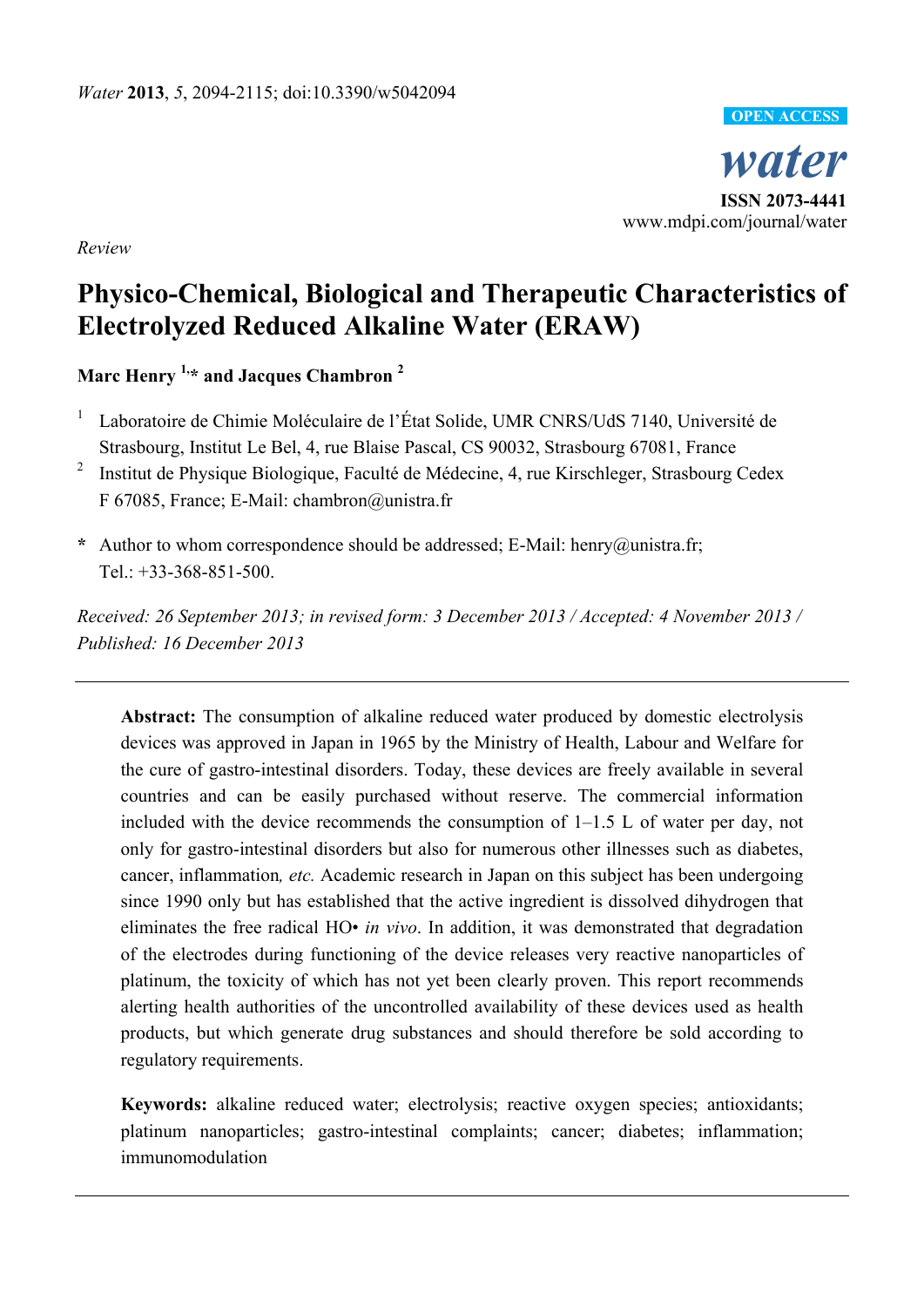#### **1. Introduction**

Appliances that electrolyze drinking water for domestic use have been available for several years. These electrolysis machines produce acidic water (EOAW, for Electrolyzed Oxidized Acidic Water) and alkaline water, also sometimes known wrongly as ionized water (ERAW, Electrolyzed Reduced Alkaline Water). Other names for ERAW include: electrolyzed reduced water, Alkali-ionsui water or electrolyzed cathodic water. Acidic water is unsuitable for human consumption but is appropriate for personal body care and hygiene. Alkaline water on the other hand is drinkable and recommended in the commercial and marketing literature as being beneficial in the treatment of gastro-intestinal problems, hypertension, diabetes and cancer.

Originally designed in Japan, water ionizers have become an important and ever growing industry within the country. Numerous manufacturers have grouped together forming an organization called the Association of Alkaline Ionized Water Apparatus. In Japan, the Ministry of Health, Labour and Welfare support this association, but also request a guarantee concerning the security and quality of water produced by water ionizers. Such appliances imported into Europe have obtained a CE (European Commission) label but are not at present considered as medical devices and thus do not have to comply with the strict policies imposed by the health authorities. Today, anybody tempted by the apparent benefits of ERAW described in commercial adverts can easily acquire a water ionizer (1000  $\epsilon$ –3000  $\epsilon$ ). Furthermore, according to the advice contained in the instruction leaflets that accompany the appliance, it is recommended to drink 1.5–2.0 L of water regardless of age, sex and state of health. Perhaps drinking ionized water can be of benefit if it really does contribute to relieving symptoms of patients, supplementing classical treatments, as certain distributers claim. However, it could also become a public health problem if it provokes harmful secondary effects in otherwise healthy beings and even hides the existence of an illness in consumers who are in apparently good health. This report aims to evaluate the issues concerned with the unregulated consumption of ERAW in the absence of medical advice, in order to warn the public authorities against the potential risks involved.

This report presents first the measures taken by the Japanese health authorities concerning the commercialisation of water ionizers and intake of ERAW in response ultimately to a clinical evaluation conducted by academics but limited to the treatment of gastro-intestinal complaints. Next, this report considers the overall scientific results published by research laboratories and teaching clinics mainly from Japan concerning the physico-chemical, biological and therapeutic properties of ERAW, and which, are often exploited by companies that distribute water ionizers in order to increase sales. This report will not deal with EOAW that is used as an antiseptic in many hospitals and hence does not pose the same health risk questions.

# **2. Industrial Development of Water Ionizers for Domestic Use in Japan and the Administrative Requirements for their Distribution and Use**

More than fifty years ago, based on Russian studies performed around 1920, Japanese scientists successfully developed a water-based process involving an electrolysis procedure that consisted of an anode and cathode compartment separated by a membrane permeable to ions, thus allowing separation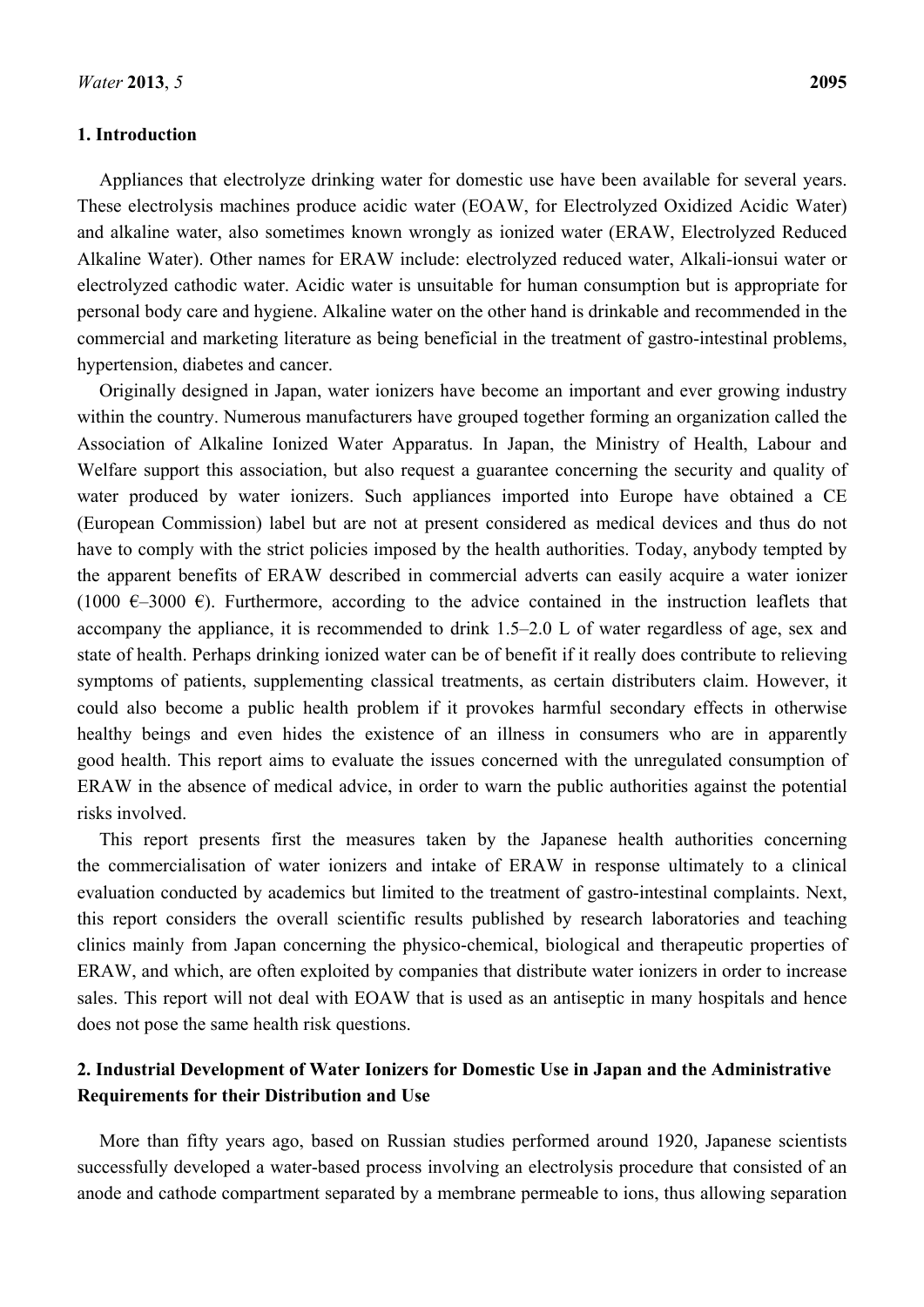and recuperation of the individual contents. It was Machisu Suwa, who in collaboration with the Synnhol Electronic Machinery Company, developed the first electrolysis equipment for producing alkaline ionized water called Synnhol Liquid. Subsequently, in collaboration with Professor Akiba from Tokyo University, a Synnhol Electronic Agricultural Machine was constructed for agricultural applications (especially rice cultivation) and livestock farming. In 1950, the Synnhol Medical Science Research Association was created to encourage technology transfer of agriculture applications to the medical sector and the development of water ionizers for domestic use. The resulting Synnohl Electronic Manufacturing Apparatus was approved in accordance with the Pharmaceutical Affairs Law [1] for the effective treatment of stomach problems, provided that the final pH and calcium concentrations match the mineral content of tap water that varies in different regions of Japan. The use of weakly acid oxidizing water and astringents was reserved for personal hygiene and body care cleaning. From then on, the water for consumption was called Alkaline Ionized Water.

Nevertheless, strong criticism was expressed questioning the validity of a practice that had not been subjected to controlled clinical assessment and for which the long-term impacts were unknown. Furthermore, scientists challenged this designation of ionized water as inappropriate and being what drinking water is naturally, but without interference. For those reasons, in 1993 the Ministry of Health, Labour and Welfare requested the Association of Alkaline Ionized Water Apparatus to provide scientific data guarantying the quality, efficiency and security of ionized water. This task was undertaken by Professor Itokawa of the Medical Department of Kyoto University who led a review committee and released a public report in 1994 confirming the safety of ionised water. This was followed in 1997 by a further report confirming its effectiveness in the treatment of gastro-intestinal illness.

In 1999, at the 25th General Congress of the Japanese Association of Medical Sciences, the report was presented under the title Electrolytic Functional Water in Medical Treatment. It outlined the conclusions of the first ever double-blind clinical tests establishing that ionized water is effective and useful in the treatment of gastro-intestinal illnesses. In 2005, the legislation concerning pharmaceutical sales was revised, qualifying water ionizers as medical equipment approved for domestic use. The Ministry of Health, Labour and Welfare notified (Notification N° 112) that appliances for the generation of alkaline electrolyzed drinking water are useful for improving gastro-intestinal symptoms such as chronic diarrhea, indigestion, abnormal intestinal fermentation activity and stomach acidity [2].

#### **3. Materials and Methods**

In order to quantify the changes in water properties we have recorded as a function of time some physico-chemical parameters before and after electrolysis. Measurements were carried out with a Tae Young model Rettin TY-2505 W known as OSIBA and distributed by Amino-Corp. The machine was equipped with its original prefilters of 0.1 µm given that filtration at 0.01 µm can slightly change the properties of ERAW water produced. The equipment was connected to Erstein (F Bas-Rhin) town water supply that provides a pressure of 5 bars; the flow rate over the ionizer was controlled at 1.2 L min<sup>−</sup><sup>1</sup> . Temperature, pH, redox potentials *Eh* and resistivity ρ of water samples have been measured using standard electrodes. As we are interested in characterizing the anti-oxidative power of a watery medium independently from its *pH*-value, it is mandatory to use a mathematical transformation involving the following half-cell reaction occurring in a normal hydrogen electrode (NHE):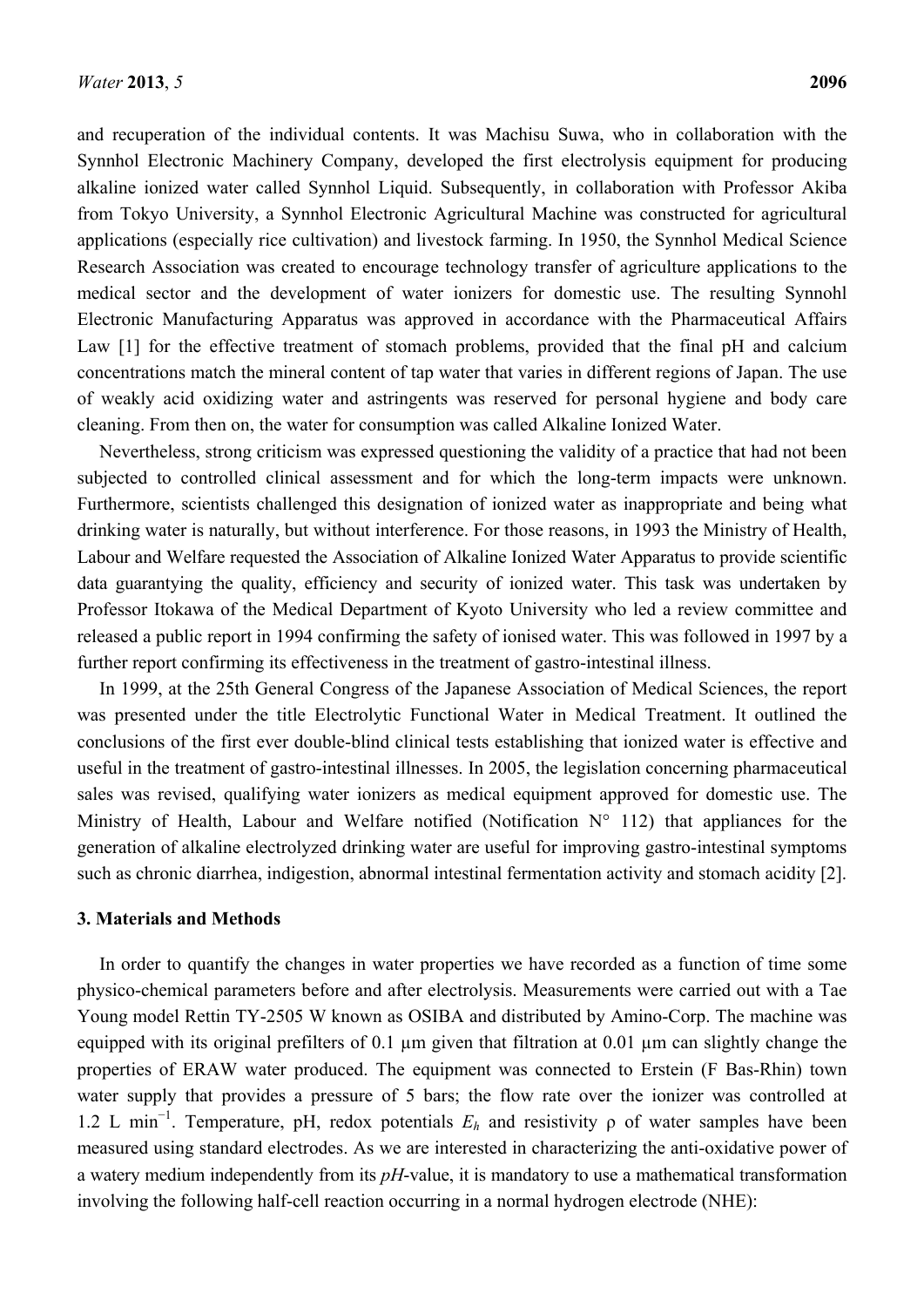$$
2 H^{\dagger}_{aq} + 2 e^- \rightleftarrows H_2(g) \tag{1}
$$

Let us introduce chemical potentials  $\mu = \mu^0 + k_B T \cdot \ln a$ ; where  $k_B = 1.38 \times 10^{-23}$  J·K<sup>-1</sup> is Boltzmann's constant; *T* the absolute temperature in Kelvin and *a* the thermodynamic activity of the considered chemical substance. Reference states for the solvated proton and the hydrogen gas for the NHE being such that  $\mu$ (H<sub>2</sub>) =  $\mu$ (H<sup>+</sup><sub>aq</sub>)</sub> = 0, it comes  $\Delta G^0 = \mu$ (H<sub>2</sub>) − 2 $\mu$ (H<sup>+</sup><sub>aq</sub>)</sub> =  $k_B T$ ·ln *a*(H<sub>2</sub>) − 2 $k_B T$ ·ln *a*(H<sup>+</sup><sub>aq</sub>). Now using Nernst's law relating free energy changes *∆G°* to redox potentials *Eh* = −*∆G*<sup>0</sup> /(*n*·*e)*, where  $e = 1.602 \times 10^{-19}$  C is the elementary charge and introducing  $pH = -\log_{10} a(H_{aq}^+)$  and  $rH_2 = -\log_{10} a(H_2)$ , it comes:

Here,  $E_B$  is a constant (Table 1) that depends on the reference electrode used to measure redox potentials. This origin shift is necessary as the  $rH_2$  parameter measuring the activity of electrons in an aqueous solution was defined relative to the NHE.

**Table 1.**  $E_B$  constant (mV) that should be added to the measured redox potential  $E_h$ according to the reference electrode in order to get a value referenced relative to a normal hydrogen electrode.

| $T$ <sup>o</sup> $C$ | $Hg/Hg_2Cl_2/KCl$ | Ag/AgCl/KCl    | Ag/AgCl/KCl    | Ag/AgCl/KCl      | Ag/AgCl/KCl |
|----------------------|-------------------|----------------|----------------|------------------|-------------|
|                      | saturated         | 1 <sub>M</sub> | 3 <sub>M</sub> | 3.5 <sub>M</sub> | saturated   |
|                      | 257               | 247            | 221            | 219              | 216         |
| 10                   | 254               | 244            | 217            | 215              | 212         |
| 15                   | 251               | 242            | 214            | 212              | 207         |
| 20                   | 248               | 239            | 211            | 208              | 202         |
| 25                   | 244               | 236            | 207            | 204              | 197         |
| 30                   | 241               | 233            | 203            | 200              | 192         |

The usefulness of the  $rH_2$ -transformation comes from the fact that  $rH_2$  values constitute a good pH-independent measure of the anti-oxidative ability of a given medium. The *rH*2 value characterizing pure water may readily be obtained by considering water auto-electrolysis:

$$
2 H2O(l) \rightleftarrows 2 H2(g) + O2(g)
$$
 (2)

For this equilibrium, one may write:

$$
K_E = \frac{a(H_2)^2 a(O_2)}{a_W^2} = \exp\left(-\frac{\Delta G^0}{k_B T}\right) = \exp\left[\frac{2\mu_W^0 - 2\mu^0(H_2) - \mu^0(O_2)}{k_B T}\right]
$$
(3)

Knowing that for pure water  $\Delta G^0$  (25 °C, 1 atm) = 474.2 kJ·mol<sup>-1</sup> and that  $a(H_2) = 2a(O_2)$  with  $a_W \approx 1$  (dilute solutions), it comes:  $K_E = 8.3 \times 10^{-84}$  and  $a(H_2) = (2K_E)^{1/3} = 2.6 \times 10^{-28}$ , *i.e.*,  $rH_2 = -\log_{10} a(H_2) = 27.6$ . Redox neutrality is thus observed at  $rH_2 = 28$  with  $rH_2 = 0$  for the most reducing medium characterized by  $a(H_2) = 1$ , and  $rH_2 = 42$  for the most oxidizing medium characterized by  $a(O_2) = 1$ , *i.e.*,  $a(H_2) = (K_E)^{1/2}$ . It follows from these considerations that a medium such that  $0 \le rH_2 \le 28$  has some reductive or anti-oxidant power while a medium with  $28 \le rH_2 \le 42$ has an oxidative power. It is worth stressing that the  $rH_2$  notion is just a mathematical transformation of the redox potential expressing, relative to a hypothetical reference state  $(H_2)$ , the reducing power of an aqueous solution. In particular, it should be clear that a low  $rH_2$  value means that some reducing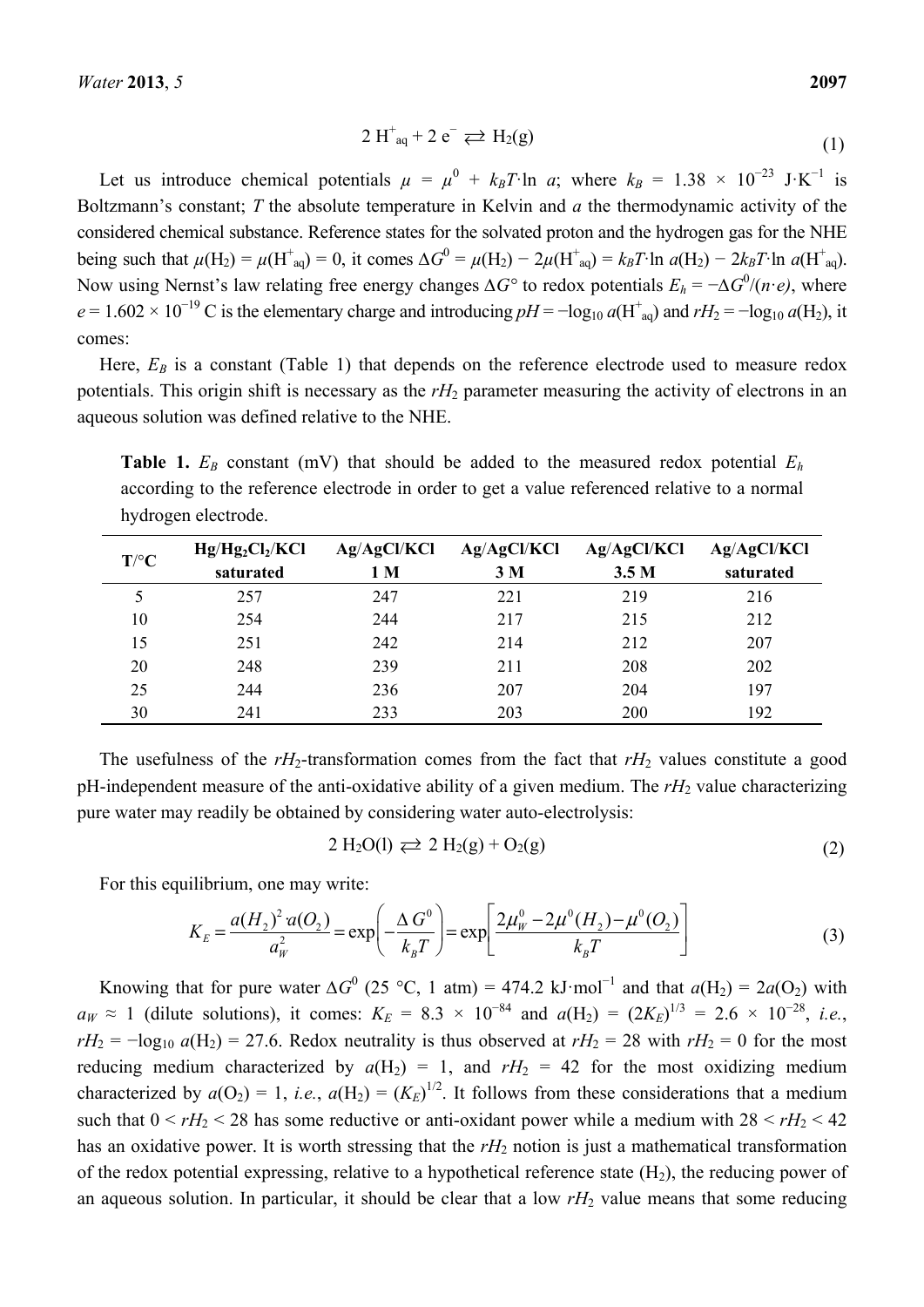chemical species that are yet to be clearly identified are present in solution. This could be of course molecular dihydrogen gas as in water electrolysis, but also any other compound able to change the redox properties of water.

Another possibility to express water quality is to consider an electrochemical power *P* computed according to the following relationship:

$$
\begin{cases}\nE_h = R \cdot I \\
R = \rho \frac{A}{V}\n\end{cases}\n\Rightarrow P = E_h \cdot I = \frac{E_h^2}{R} = \frac{V}{A} \frac{E_h^2}{\rho}
$$
\n(4)

Here, *V* is the volume of the measurement cell; *A* the area of the electrodes in contact with the aqueous solution; *R* the electrical resistance of the measuring cell having a resistivity *ρ* and crossed by an electrical current of intensity *I*. Owing to the relationship between pH and  $rH_2$ , it becomes:

$$
u_{T} = \frac{k_{B}T \cdot \ln 10}{e} \Rightarrow E_{h} = \frac{u_{T}}{2} (rH_{2} - 2 \cdot pH) \Rightarrow P = \frac{V}{A} \frac{\left[u_{T} \cdot (rH_{2} - 2 \cdot pH)\right]^{2}}{4\rho}
$$
(5)

For a standard cell characterized by a volume  $V = 1$  cm<sup>3</sup>, equipped with electrodes having an area  $A = 1$  cm<sup>2</sup>, at  $T = 25$  °C (*i.e.*,  $u_T \approx 59$  mV) one may use the following practical relationship:

$$
P/\mu W = 984.28 \times 10^{-5} \times \frac{\left[t/^{\circ}C + 273.15 \cdot (rH_2 - 2 \cdot pH)^2\right]}{\rho/\Omega \cdot cm}
$$
(6)

This last parameter measures the dissipative power of a given watery medium.

# **4. Different Types of Alkaline Ionized Water Apparatus and Characteristics of the Electrolyzed Water Produced**

Today, many kinds of more or less sophisticated ionized water generators exist on the market (Figure 1). Most are manufactured in Japan but more recently the industry has also developed similar products in the United States, Canada and Australia. On average, over 200,000 appliances are sold each year worldwide for a price varying between 600  $\epsilon$  and 3000  $\epsilon$ . All water ionizers connect to the mains water supply. The water is filtered over at least one activated carbon filter, essential for reducing the chloride level of the tap water and thus avoiding damage to the electrolytic cell (Figure 2).

The filtered water must have a minimal mineral content of around 50 mg⋅L<sup>-1</sup> in order to undergo electrolysis in a chamber consisting of an anode and a cathode separated by a semi-permeable diaphragm made of plastic. The flat or mesh-shaped electrodes are made of titanium covered with platinum. The process of electrolysis produces acid and oxidized water at the anode according to the following reaction:

$$
2 H_2O(\ell) \rightleftarrows O_2(g) + 4H^+(aq) + 4 e^-(7)
$$

As electrons flow through the electric circuit, the anode compartment accumulates mineral ions  $(HCO<sub>3</sub><sup>-</sup>, CI<sup>-</sup>, HSO<sub>4</sub><sup>-</sup>, NO<sub>3</sub><sup>-</sup>, ...)$  and as protons and oxygen are liberated, the water acquires a *pH* between 4 and 6 and a redox potential that could be as high as +900 mV. On the contrary, reduced alkaline water is produced in the cathode compartment owing to the occurrence of the following reaction: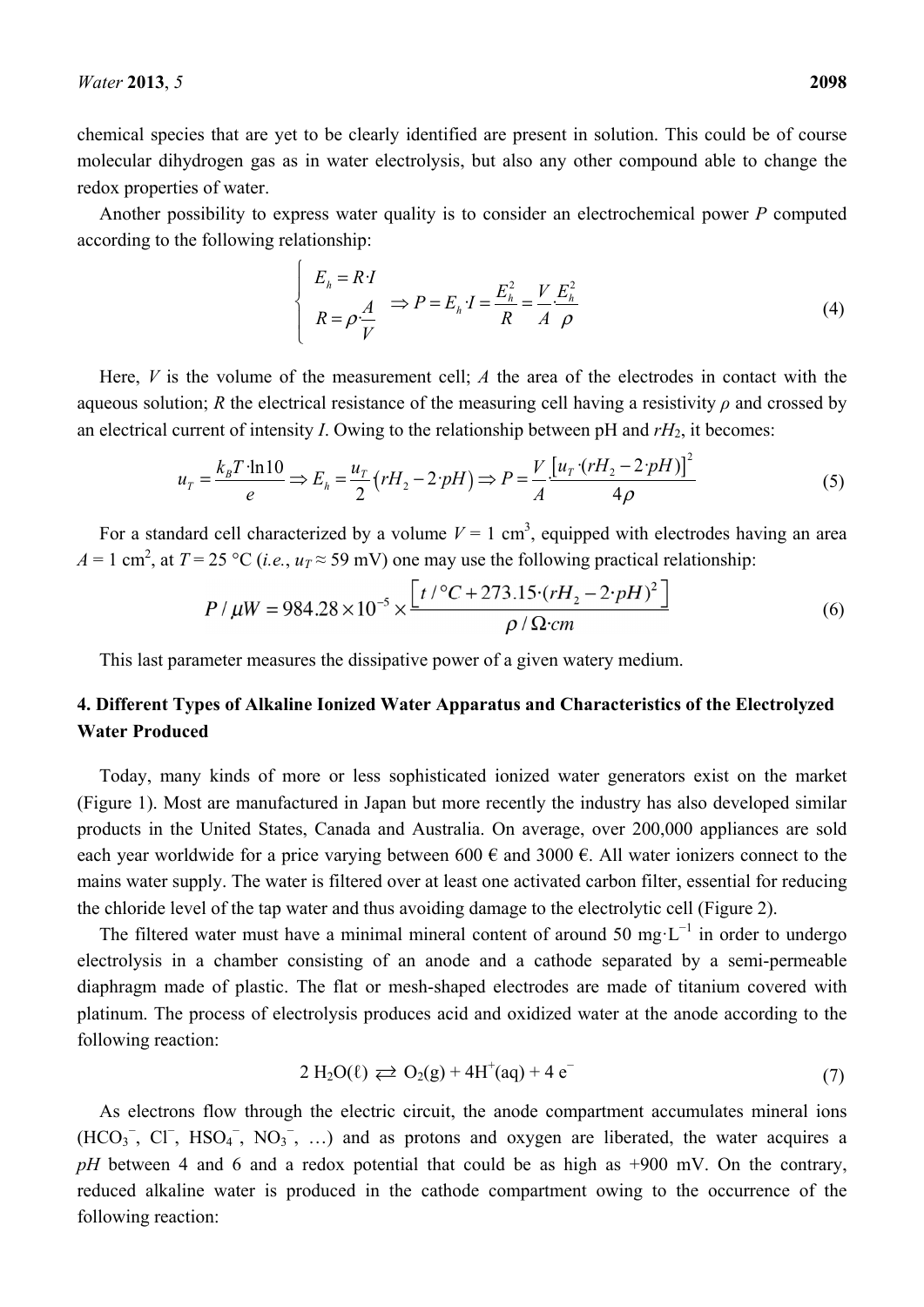$$
2 H2O(\ell) + 2 e^- \rightleftarrows H2(g) + 2OH^-(aq)
$$
\n(8)

Here, mineral cations (Na<sup>+</sup>, K<sup>+</sup>, Ca<sup>2+</sup>, Mg<sup>2+</sup>, ...) accumulate at the cathode and as hydroxyl ions and hydrogen are produced, water changes to a *pH* between 8 and 10 and a redox potential as low as −600 mV may be obtained (Figure 3).





**Figure 2.** General overview of a commercial electrolyzed water generator.

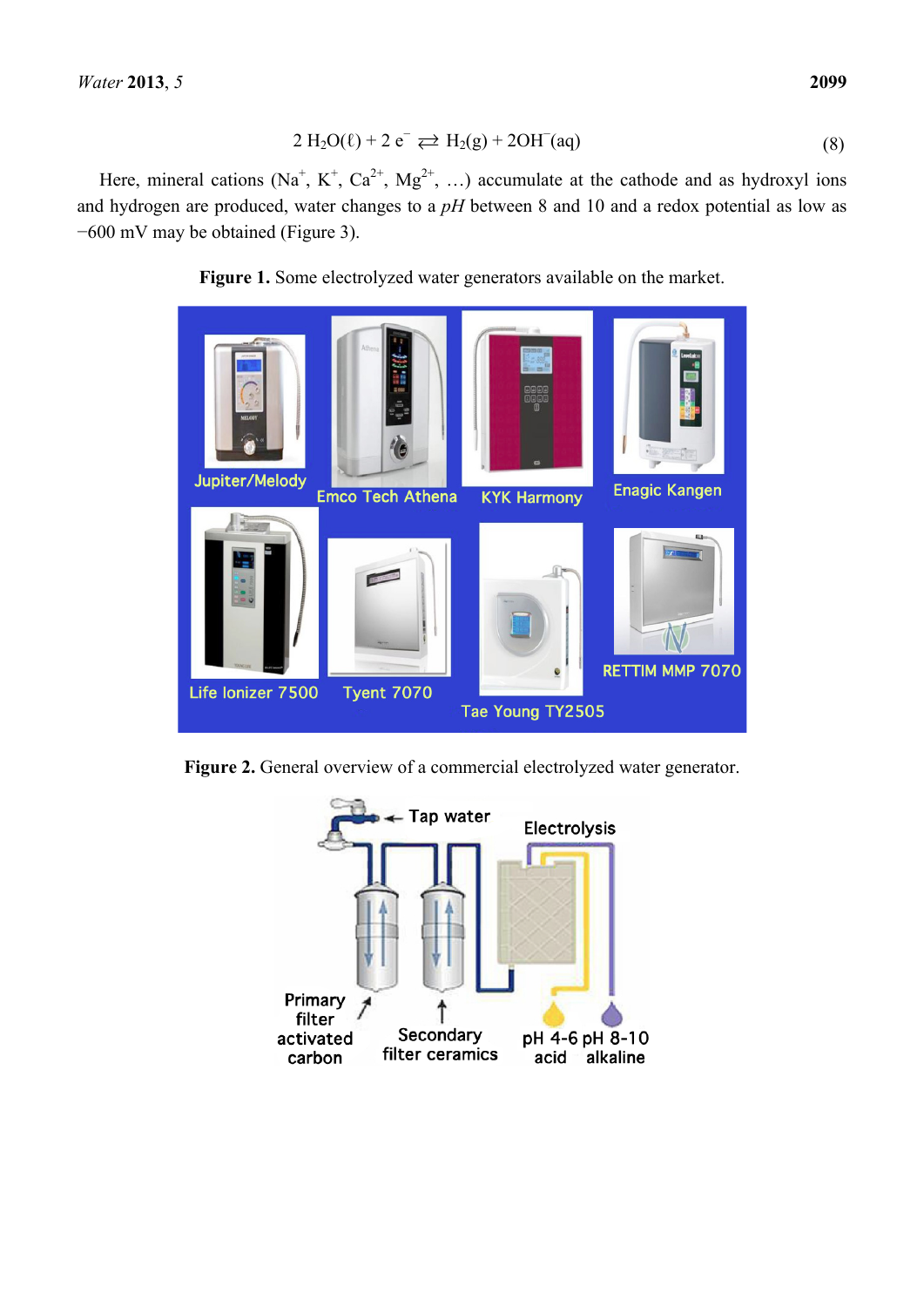

**Figure 3.** General overview of a commercial electrolyzed water generator.

The efficiency of the apparatus and the *pH* and redox potential values obtained vary greatly, depending on the characteristics of the local water supply, the voltage and current values, water flow rate and temperature. Table 2 summarizes the results obtained before and after electrolysis, as a function of the three adjustable settings that control alkalinity and two settings that regulate acid, available on any typical machine. One may notice that the main effect of electrolysis is a significant reduction in the *rH*2 value of ERAW compared to the original tap water, while the *pH* and resistance potential values remain relatively stable. A comparison of these rH<sub>2</sub> values with those of mineral water shows that ionized water is extremely alkaline. Compared to drinking water sources, ERAW has *pH* and  $E<sub>h</sub>$  values that are rarely encountered in a natural environment. This water should normally therefore be classed in the same category as synthetic waters. With regard to ERAW resistance, one can find a range from 1600 to 1700  $\Omega$ ·cm that is stable over time and remains within the tolerated official norm of 900–5000 Ω·cm. In terms of *pH*, this can range can vary from 6.8 to 8.7 for this type of equipment and also remains relatively stable over time. In comparison, the regulatory standard recommends a *pH* between 6.5 and 9 for drinking water. The ionization procedure does not therefore result in abnormal *pH* values. Concerning redox potential, values are within the range of −654 to +680 mV with a strong variation over time for negative reduction potentials and a better stability for positive reduction potentials. After correcting for the effect of  $pH$ , the  $rH_2$  (electronic activity) is found to be between 2 and 45, meaning that this type of apparatus can effectively produce water that is extremely oxidising or on the contrary, extremely anti-oxidising.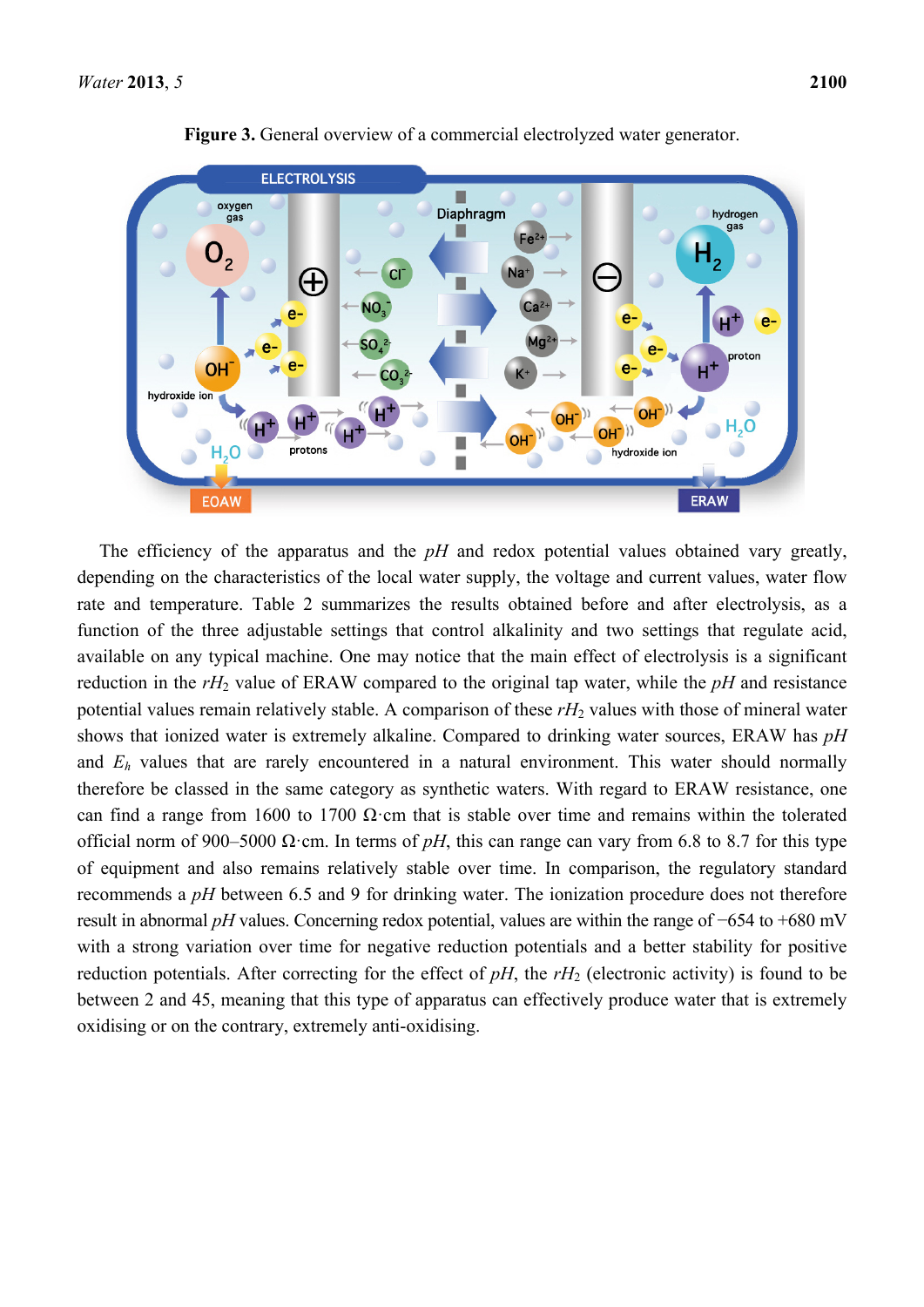| Water        | t/min    | $T$ /°C | pH   | $E_h$ /mV | $rH_2$ | $\rho/\Omega$ ·cm | $P/\mu$ W |
|--------------|----------|---------|------|-----------|--------|-------------------|-----------|
| <b>Start</b> | 0        | 14.6    | 7.26 | $+446$    | 37.4   | 1684              | 253       |
| Filtered     | $\theta$ | 15.7    | 7.28 | $+468$    | 38.1   | 1651              | 275       |
| ERAW#1       | 10       | 16.3    | 7.70 | $-587$    | 2.1    | 1682              | 87        |
| ERAW#2       | 10       | 16.4    | 8.24 | $-640$    | 1.2    | 1690              | 114       |
| ERAW#3       | 10       | 16.7    | 8.73 | $-682$    | 0.9    | 1725              | 131       |
| EOAW#1       | 10       | 15.5    | 6.89 | $+99$     | 24.5   | 1692              | 56        |
| EOAW #2      | 10       | 16.5    | 6.71 | $+552$    | 399    | 1654              | 350       |

**Table 2.** Physicochemical properties of three types of reduced alkaline electrolyzed water (ERAW) and two types of oxidized acidic electrolyzed water (EOAW). *t*: duration of electrolysis; *Eh*: redox potential; *r*: electrical resistance; *P*: electrochemical power.

Since there is no official standard concerning the redox potential or the  $rH_2$  of drinking water, one is faced with a situation of great uncertainty. In the natural environment, the most alkaline and anti-oxidising water known is found in a slate mine cave known as Brandholz at Nordenau in Germany with the following characteristics:  $T = 8-10$  °C.  $pH = 8.01$ ,  $E_h = -250$  mV ( $rH_2 = 14.7$ ) corresponding to an electrochemical power of  $P = 0.003 \mu W$ . Water with similar attributes has also been discovered at Hita Tenryosui in Japan, Tlacote in Mexico and Nadone in India, but is nevertheless of extremely rare occurrence in nature. All of these places are frequented by thousands of people hoping to heal their ailments by hydrotherapy. Biological fluids such as blood, saliva or urine are another example where natural redox potentials span the range  $-50$  to  $+150$  mV, corresponding to a  $rH_2$  somewhere between 20 and 26. It is clear however that some of the electrolyzed water produced is completely abnormal biologically, justifying a prerequisite clinical evaluation before any therapeutic usage. The problem is of course the instability of the ERAW over time that must be consumed in the hour following production in order to conserve the redox potential or  $rH_2$  levels. A further important concern is that water with a starting *pH* of 8.24 and a  $rH_2$  of 2.9 at  $T = 17.7$  °C will, if the temperature is raised to 22.4 °C on a radiator for example, have an increased  $rH_2$  up to 16.9 without any tangible change in *pH* (8.23). It is very likely therefore that ERAW consumed and heated at human body temperature has a redox potential that will become positive once again.

Likewise, there is no officially accepted norm concerning the electrochemical power *P* that can also be extremely variable. Yet, this is the most interesting parameter without any doubt, as it combines three main properties of water, namely acid/alkaline, oxidising/reducing and overall mineral content. The electrochemical power of electrolyzed water can vary from zero to 480 µW, which shows that it is possible with one machine to produce ionized water with an electrochemical power similar to most commercial natural mineral waters, apart from St-Yorre (Table 3). Note, however, that contrary to mineral water, the electrochemical power is not stable over time and that water with oxidising or reducing properties can have equivalent electrochemical power. From a chemical perspective, ERAW contains the same basic dissolved mineral substances as the starting water used at the outset and a variable amount of dissolved dihydrogen whose concentration depends on the electrolysis conditions and platinum nanoparticles (PtNPs) resulting from degradation of the electrodes, the concentration of which depends on the length of use of the electrodes.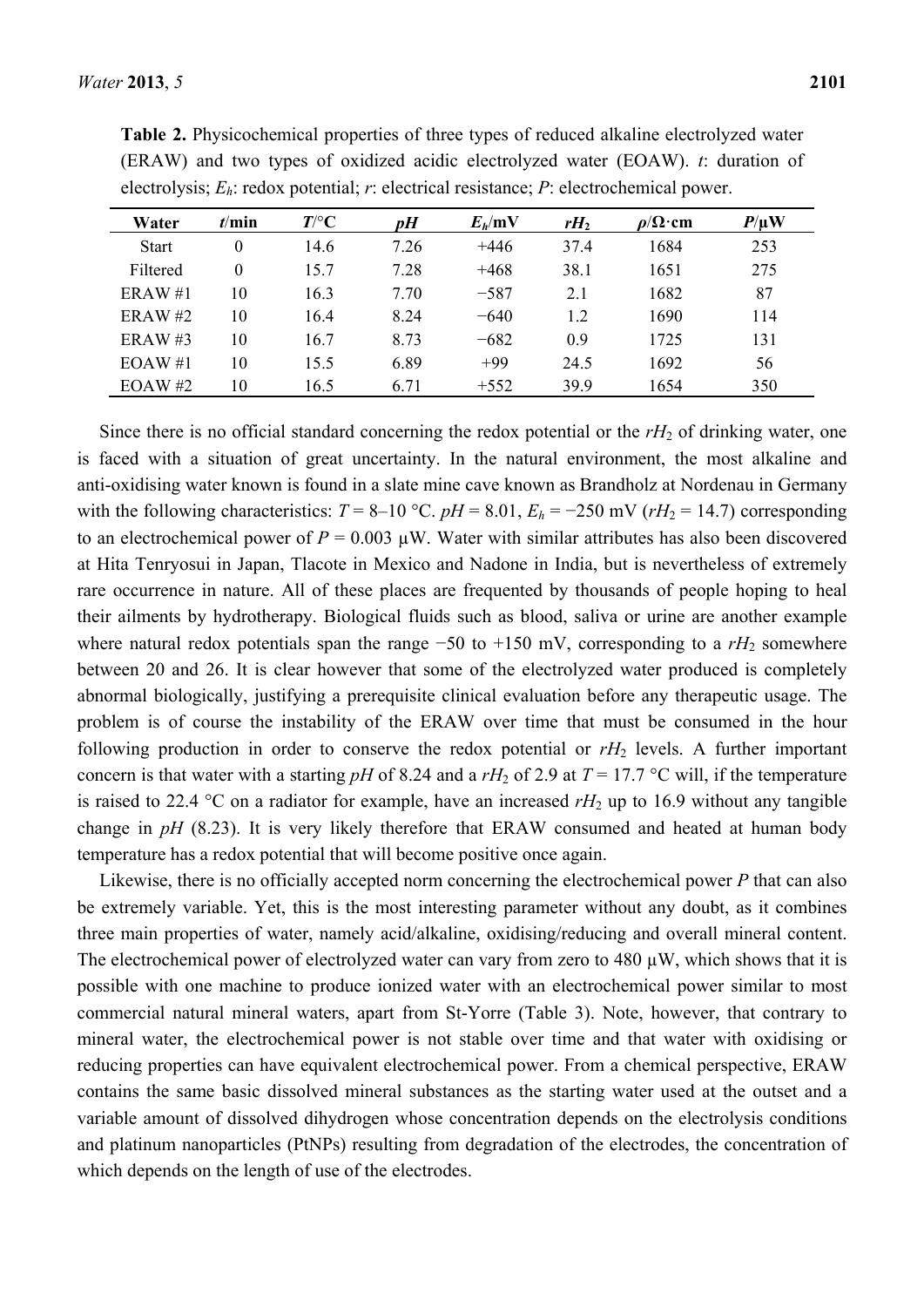| Water               | resistivity/ $\Omega$ ·cm | pH  | $rH_2$ | $P/\mu$ W      |
|---------------------|---------------------------|-----|--------|----------------|
| RO water            | 30,000                    | 6.6 | 22.0   | $\overline{2}$ |
| <b>Mont Roucous</b> | 43,500                    | 6.0 | 26.3   | 4              |
| Rosée de la reine   | 28,100                    | 5.2 | 28.0   | 9              |
| Montcalm            | 22,300                    | 5.6 | 28.4   | 11             |
| Volvic              | 6,000                     | 7.0 | 29.6   | 34             |
| Evian               | 1,700                     | 7.4 | 26.5   | 68             |
| Perrier             | 1,370                     | 5.5 | 24.3   | 109            |
| Vittel              | 825                       | 7.6 | 26.9   | 140            |
| Badoit              | 519                       | 5.9 | 24.9   | 280            |
| Contrex             | 431                       | 7.2 | 26.6   | 292            |
| Hépar               | 383                       | 7.3 | 30.0   | 524            |
| St-Yorre            | 144                       | 6.4 | 25.0   | 874            |

**Table 3.** Physicochemical characteristics of some French mineral water at  $T = 20 \degree C$  $(RO = reverse osmosis)$ .

#### **5. Anti-Oxidizing Properties of ERAW**

Dr Hidemitsu Hayashi (Director of the Water Institute of Japan) bought an electrolysis apparatus for the Kyowa Medical Clinic as early as 1985. ERAW was subsequently used on a regular basis for the preparation of meals and as drinking water for the patients. He observed a clear amelioration in patients suffering from gastro-intestinal disorders and even a number of other pathologies including diabetes, gout, liver cirrhosis, hepatitis, hypertension and malignant tumours of the liver. To explain these improvements, he proposed a theory in 1995 that ERAW exerts it healing properties primarily due to the presence of activated dihydrogen  $(H<sub>2</sub>)$  that efficiently scavenges reactive oxygen species (ROS) rather than due to the water's alkalinity or redox potential [3]. Even though this hypothesis is flawed by the fact that dehydrogenase enzymes do not exist in the human body and only in bacteria, the claims of H. Hayashi enabled:

- (i) Development of a cheap alternative method to the water ionizer machine for producing dihydrogen-enriched water displaying alkaline and reducing properties. The method relies on an electrochemical reaction between water and magnesium rods:  $Mg + 2 H<sub>2</sub>O \rightarrow Mg(OH)<sub>2</sub> + H<sub>2</sub>$ resulting in what is known as Magnesium Stick Water (MSW);
- (ii) Stimulated interest in the curative properties of natural reducing waters found in deep underground sites such as at Nordenau in Germany (NA water) or Hita Tenryosui (HT water) or Mount Fuji (IF water) in Japan [4];
- (iii) Triggered scientific teams to do more fundamental research in order to understand the physicochemical action and mechanisms behind the reducing properties of electrolysed water.

The first *in vitro* research experiments by Shirahata and his group in 1997 demonstrated the ability of ERAW, produced by commercial apparatus (Nihon Trim Co, Osaka, Japan), to destroy reactive oxygen species such as superoxide radicals  $(O_2^{\bullet})$  and hydrogen peroxide  $(H_2O_2)$ , similar to the action of superoxide dismutase (SOD) and catalase (CAT) enzymes. In connection with a study of DNA degradation by free radicals, they also indirectly observed elimination of the more aggressive hydroxyl radicals [5]. Except for the effect upon hydroxyl radicals, these results were later confirmed by other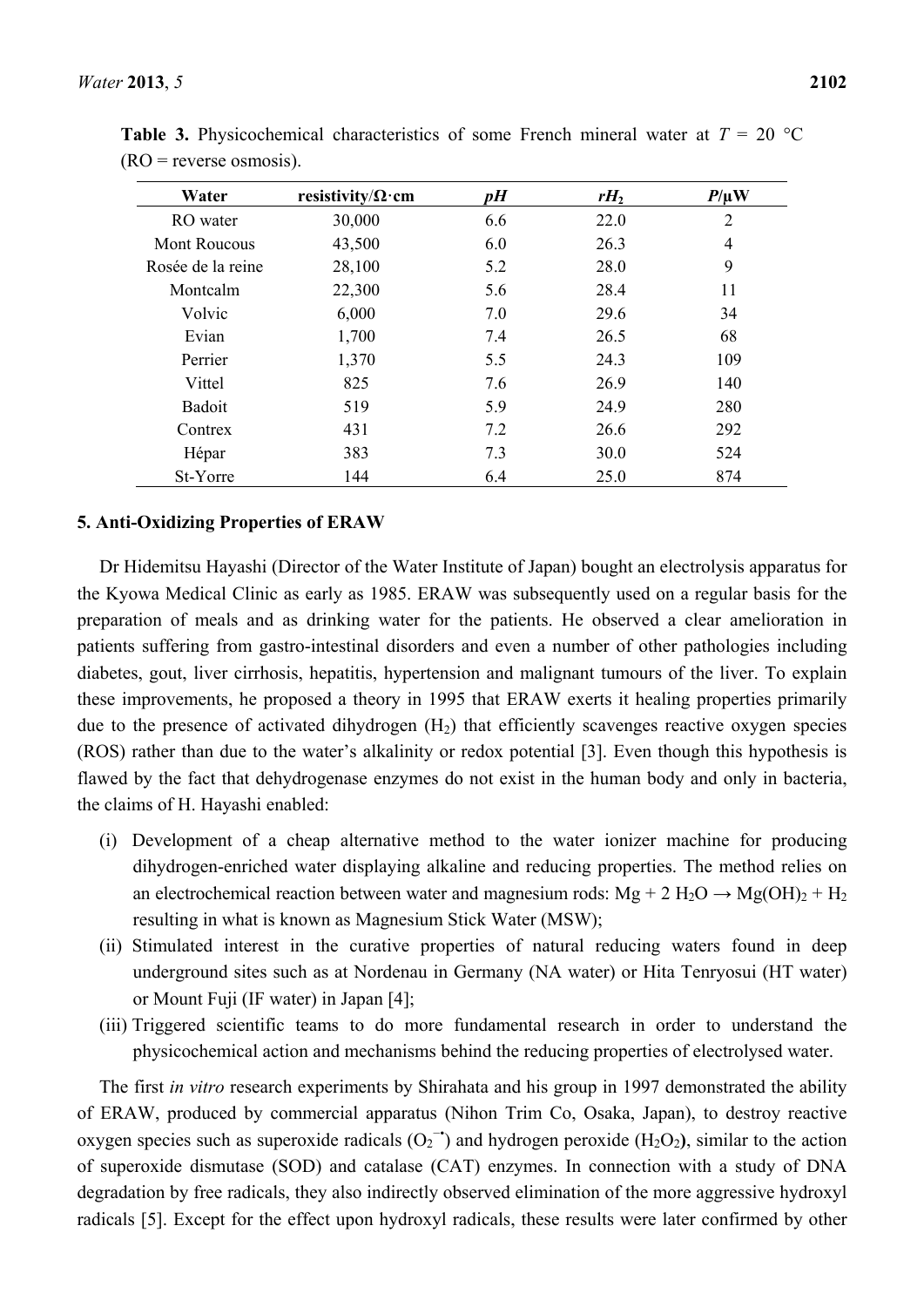ERAW produced by an apparatus built in the laboratory using water supplemented with 2 mM NaCl [6,7]. These types of reactions similar to SOD and CAT enzymes are only possible if dissolved hydrogen is present and activated in its atomic form. For this reason, Shirahata and colleagues proposed that the active hydrogen was stabilized by PtNPs, released through degradation of the electrodes [8]. To study the validity of this hypothesis that is often used as a commercial argument, an extensive research using an ERAW produced by a commercial apparatus Nihon Trim Co, Osaka, Japan from tap water filtered over ion exchange resin came to the following conclusions [9]:

- (1) No trace of platinum was detected in any of the diverse samples studied. In contrast, ionized water prepared from IF or HY water contained vanadium ions;
- (2) Anti-oxidant activity of ERAW, MSW, HT (deep Water Hita Tenryosi, Japan) and IF (deep water Mount Fuji, Japan) water measured by the inhibition of the oxidation of biological molecules showed little to no difference compared to molecules such as ascorbic acid, tocopherol or polyphenols;
- (3) The loss of anti-oxidant activity of ERAW and MSW after boiling shows that an unstable transient H<sub>2</sub> element is involved. The concentration of H<sub>2</sub> varies from around 0.5 mg⋅L<sup>-1</sup> up to 1.5 mg·L<sup>−</sup><sup>1</sup> at saturation, but drops off quickly making necessary that the water should be consumed immediately. A recent study  $[10]$  showed that 50% of the  $H_2$  ingested was exhaled while the body tissues took up 45% where it can exert its anti-oxidising activity. For IF and HT water, only a partial loss in their anti-oxidation properties is observed upon boiling depending on the strength of the reducing properties of vanadium ions that are present;
- (4) ERAW scavenges oxygen  $O_2^{\bullet-}$  radicals exclusively and does not seem to scavenge hydroxyl HO• radicals, contrary to the results of Shirahata *et al*. [5] and Ohsawa *et al*. [11]. This is probably due to insufficient sensitivity of electronic resonance spectrometry for detecting other radicals;
- (5) Ambiguously, the anti-oxidising properties can be explained by chemical analysis but scientific demonstration of the hypothesis of active hydrogen is lacking, even taking into account that PtNPs could have been eliminated by filtration from the samples.

These diverse results confirming the likelihood that ERAW and water enriched naturally or artificially in H<sub>2</sub> can scavenge ROS have pushed a number of scientists to engage *in vivo* experimental research using cellular and animal models of pathologies in which oxidative stress plays a role, such as diabetes, cancer and kidney failure.

# **6. Experimental Evidence of the Effects Produced by Administration of ERAW and Hydrogen Enriched Water to Animal Models of Pathological Diseases**

## *6.1. Anti-Diabetic Effects of ERAW*

As early as 1997, it was shown that administration of ERAW to rats decreases the concentration of blood glucose and lipid peroxide levels by activating hexokinase [12]. In 2002, the group of S. Shirahata reported on the anti-diabetic effects of ERAW produced by a Nihon Trim Co water ionizer system in comparison with natural NA or HT spring water, renowned for their reducing activity. The study used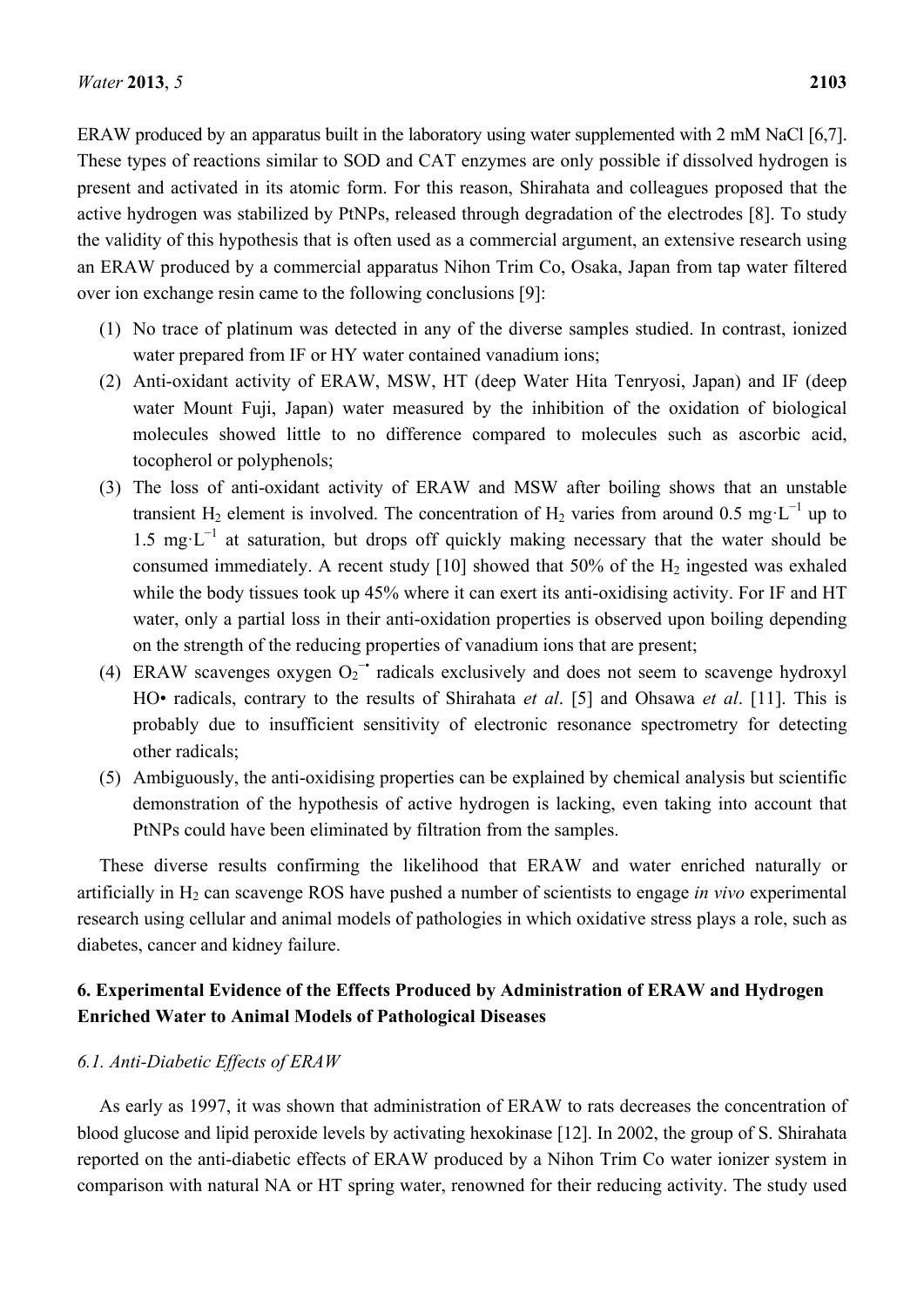hamster pancreatic beta-cell line HIT-T15 treated with alloxan. The study shows that the cytotoxic effects induced by alloxane on the cells were inhibited by the all three types of water [13].

From a biochemical point of view, these waters seem to activate insulin secretion in cells by increasing their sensitivity to glucose, with natural reduced water (NA and HT) having a stronger effect than ERAW. This study also showed that after heating the different waters in an autoclave at 121 °C, they lost those properties and that commercial mineral water does not have anti-diabetic activity. In 2005, the group further demonstrated that the same types of water as used in the previous study actually protect pancreatic cells from apoptosis induced by alloxane [14]. The effect of dihydrogen-enriched water generated by Alkalogen magnesium sticks (HDr Co, Busan, Korea) on glycaemia and lipidaemia was also studied in OLETF rats, a model of spontaneous type 2 diabetes [15]. The results showed that dihydrogen-enriched water stimulated growth and that its ingestion during 32 weeks decreased blood glucose, cholesterol and triglyceride concentrations by 10%–20% in comparison to control rats who drank tap water. Moreover, the levels of glutamine-oxaloacetate transaminase (GOT) and glutamate pyruvate transaminase (GPT) secreted by ischemic myocardial cells significantly decreased by 50% in comparison to control animals. Based on these results, the authors suggested that ERAW has a worthwhile prophylactic effect on coronary complications in diabetes.

## *6.2. Anti-Cancer Effects of ERAW*

In 2001, Komatsu *et al*. published that A549 human lung adenocarcinoma cells and HT1080 human fibrosarcoma cells when treated with ERAW showed a lower redox potential resulting in reduced growth rate while normal fibroblast cells TIG-1 were not affected [16]. Shirahata *et al*. also showed that A549 or HeLa cervical carcinomas cells when cultivated in medium prepared from ERAW drastically changed their morphology while TIG-1 morphology remained normal. In general, cancer cells owe their immortality to high telomerase activity and the fact that their telomeres do not shorten. In the above study, although telomerase activity remained high, the telomeres became shorter with each consecutive cell division suggesting that ERAW reduced the telomere binding ability of telomerase resulting in telomere shortening [17]. Nisikawaa *et al*., studied the protective effect of ERAW prepared using a TI-200S electrolysis appliance (Nihon Trim Co, Osaka, Japan) on BALB/c-3T3 cells treated with 3-methyl cholantrene (initiator compound) followed by treatment with phorbol-12-myristate-13-acetate (promoter compound) [18]. They were able to establish that to inhibit the promoter, it was necessary to add PtNPs to ERAW  $\lceil z \rceil$  parts per million (ppm)] since ERAW alone strongly stimulated malignant transformation. It seems that the PtNPs are incorporated into endothelial cells within the intestine supporting the hypothesis that intracellular molecular dihydrogen is converted into active hydrogen by the PtNPs.

Without the presence of a catalyser such as platinum, chemistry cannot account for the *in vitro* activity of  $H_2$  upon ROS, with the exception of the hydroxyl radical. Thus, it is also important to follow up these *in vivo* studies in order to elucidate the mechanism of action of  $H<sub>2</sub>$  at the tissue level and its possible activation by PtNPs that, furthermore, are themselves susceptible to lead to toxicity problems.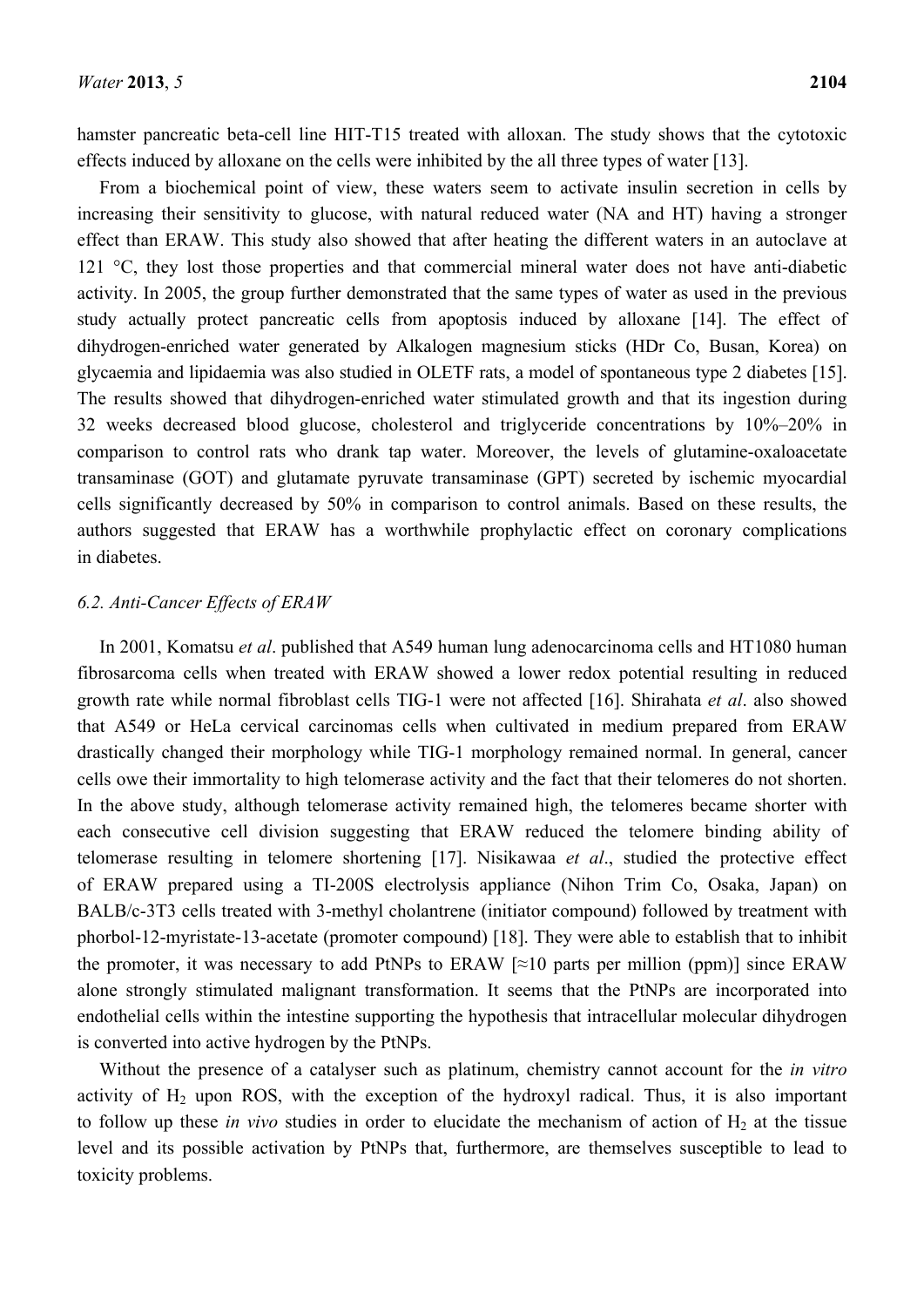#### **7. Experimental Research Concerning the Biological Effects of NPs**

## *7.1. Study of the Anti-Oxidizing Action of Synthetic NPs Supsensions*

PtNPs are veritable hydrogen sponges since a 2 nm particle size can absorb up to 12% of hydrogen atoms per atom of platinum under a partial pressure of  $H_2$  not exceeding 0.1 kPa [19]. PtNPs exert their reducing properties by transferring electrons to hydrogen peroxide and certain free radicals like 2.2ʹ-diphenyl-1-picrylhydrazyl and 2.6-dichlorophenol indophenol [20]. PtNPs are also capable of eliminating superoxide and hydroxyl radicals [21]. PtNPs size can vary from 1 to 5 nm with the smallest particles being the most reactive towards superoxide ions [22]. At a dose of 50 mg<sup>-1</sup>, no toxicity is apparent in cultured HeLa cells, and in light of this, is therefore being considered as a new type of anti-oxidant.

Most *in vivo* research concerning anti-oxidant activity of PtNPs has primarily been carried out in connection with senescence. Senescence is characterized by a degradation of cellular material due to the production of ROS that augments with age because repair processes diminish [23]. The free-living model nematode *Caenorhabtidis elegans* and strains developed for gerontogenomic studies have been recognised as particularly suitable for assessing the oxidative stress effects on the life span [24]. In 2008, Kim *et al*. showed that a reduction in life span after exposure of the nematode Caenorhabtidis elegans to paraquat, a free radical inducing oxidative stress, happens only at a NP concentration of exactly 0.5 mM (neither more nor less). An increase in life span of nematodes caused by treatment with salen-manganese that stimulates superoxide dismutase and catalase is further reinforced by the presence of NPs [25]. By fixing the NPs to a peptide sequence that has high affinity for platinum and further linked to a peptide sequence derived from HIV-1TAT and allowing it to pass through the cellular membrane and penetrate cells, the cellular internalization of NPs was increased and the effective dose producing the same effects was now 5  $\mu$ M, which is 100 times lower [26].

# *7.2. Anti-Oxidant Activity of ERAW Contaminated by NPs during the Process of Preparing Electrolyzed Water*

The group of Shirahata studied the activity of ERAW on the nematode *Caenorhabtidis elegans* [27]. The authors showed that worms cultivated in medium prepared from ERAW had an extended lifespan and that this protects against the life-shortening effect of paraquat. There are two components of ERAW that can be imputated to explain these results, either dissolved  $H_2$  or the small amounts of PtNPs. Although the concentration of H<sub>2</sub> is maximally 0.9 ppm (0.9 mg·L<sup>-1</sup>) at the end of electrolysis, it rapidly decreases to less than 50 parts per billion (ppb) (0.05 ppm or 0.25  $\mu$ M). The effects of H<sub>2</sub> at such low concentrations have never been investigated. In contrast, an active concentration of NPs at 2.5 ppb is inferior to the concentration of 0.5 mM (95 ppm) but similar to the 5  $\mu$ M (5 ppb) of particles that are internalized and observed by Kim *et al*. [25]. For this reason, Yan *et al*. undertook further experiments to elucidate the respective roles of  $H<sub>2</sub>$  and PtNPs [28]. The authors found again that synthetic NPs significantly augments the life span of nematodes and reduces the accumulation of ROS induced by paraquat. In contrast, hydrogen enriched water had no significant effect on the longevity of the nematode. These results suggest that it is not  $H_2$  but the NPs in ERAW that are responsible for prolonging the lifespan of this particular model (and which cannot be generalized and extrapolated to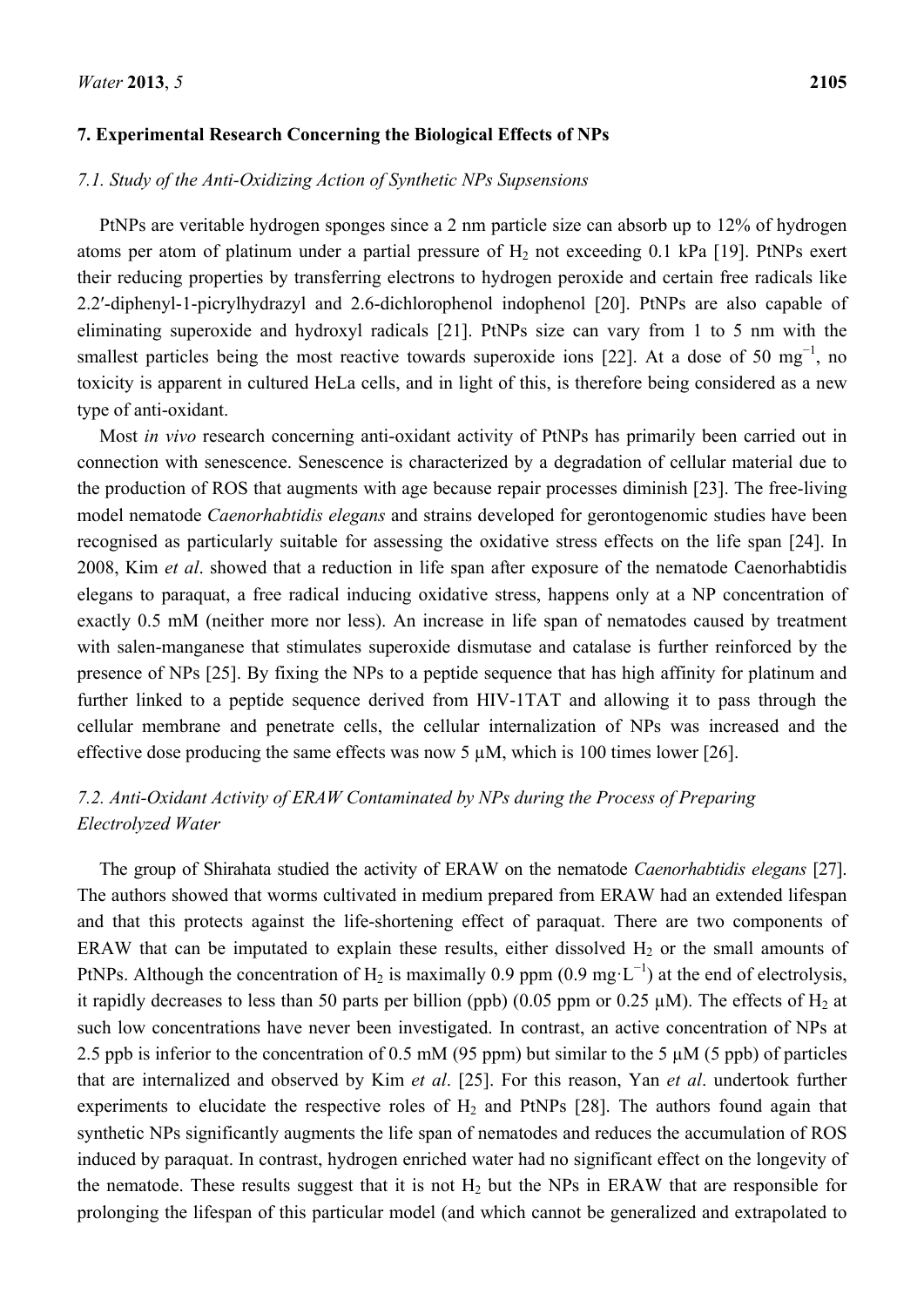other models) through ROS scavenging. By referring to earlier work by Kim *et al.* that used S Medium, the authors could conclude that a NP concentration of 1.0 ppb would have been internalized into the nematodes. Since this amount is so small, they conclude that it is highly likely that drinking ERAW does not have any side effects [26]. This explains why toxicology tests have always been negative so far and thus ERAW declared safe to drink [29]. In their last publication, Shirahata S. *et al*. (2012) do not explain the chemical or physical mechanisms that result in electrode degradation and hence production of nanoparticles (NPs) during functioning of the electrolysis apparatus and that probably increases with each daily use [30]. Instead, the authors explain that the  $H_2$  is stored in the NPs and activated by its catalytic activity. The catalytic activity is actually strengthened because the surface electron density related to the weight of the metal is greater when in the nanocolloidal state than in the solid state. Shirahata *et al*. [29] further assume that the different mineral ions contained in natural drinking water are reduced at the cathode and the atoms released self organize in the form of mineral NPs. Some minerals react with  $H_2$  to form insoluble hydrides. The same is true of NA and HT natural water whose anti-oxidant properties are due to hydrogen produced during anaerobic reaction between basaltic rock and the particularly pure water. The hydrides store hydrogen reserves that can be liberated by hydrolysis. Stevens and Mc Kinley reported evidence for an active anaerobic subsurface microorganism's life, deriving energy from the geochemically produced H<sub>2</sub>, called lithoautotrophic microbial ecosystem, in deep basalt aquifer [31]. Martin *et al*. have reported similar results in submarine hydrothermal vents [32].

The study of the toxicity of NPs has not been seen as a problem in the context of nanotechnology development [33]; first, because the sources of contamination are very rare and second because the metal itself is considered as being biologically inert. It is only recently that the question of toxicity has arisen due to the large-scale use of exhaust catalysers that disperse NPs as they age owing to the use of derivatives of platinum for therapeutic use (e.g., cis-platine) or industrial applications. It has now been established that platinum levels in urine are increasing and that these compounds are bio-assimilable. Owing to their dispersion in the atmosphere, toxicity by inhalation has been the subject of most recent scientific studies [34]. These studies are based on measuring intracellular uptake of NPs in relation to their shape (sphere, flower shaped or multiple spikes) with sizes ranging from 10 to 30 nm, and their ability to induce oxidative stress or inflammation in lung or vascular endothelial cells. Based on markers of oxidative stress and inflammation, toxicity from concentrations of NPs that are produced during pollution of the environment or industrial atmosphere is undetectable. When doses much higher than this are delivered to cells in culture, the biological effects do not exceed 35% inhibition. However, this study depends on toxicity induced by the submicroscopic state of the metal. In contrast, inherent toxicity due to catalytic chemical action of platinum on the oxido-reduction pathways in the body and especially the liver where the particles accumulate has never been shown.

The toxicological study by Saitoh *et al*. [29] and to which Yan *et al*. [28] refer to has concluded that ERAW does not present a risk for human health. Indeed, no sign of intoxication has ever been observed on the basis of clinical examination, values of haematology, blood and urine biochemical parameters or histopathology of the principal organs. However, the contamination of ERAW by NPs and its biological consequences were not addressed compromising the validity of this toxicological study.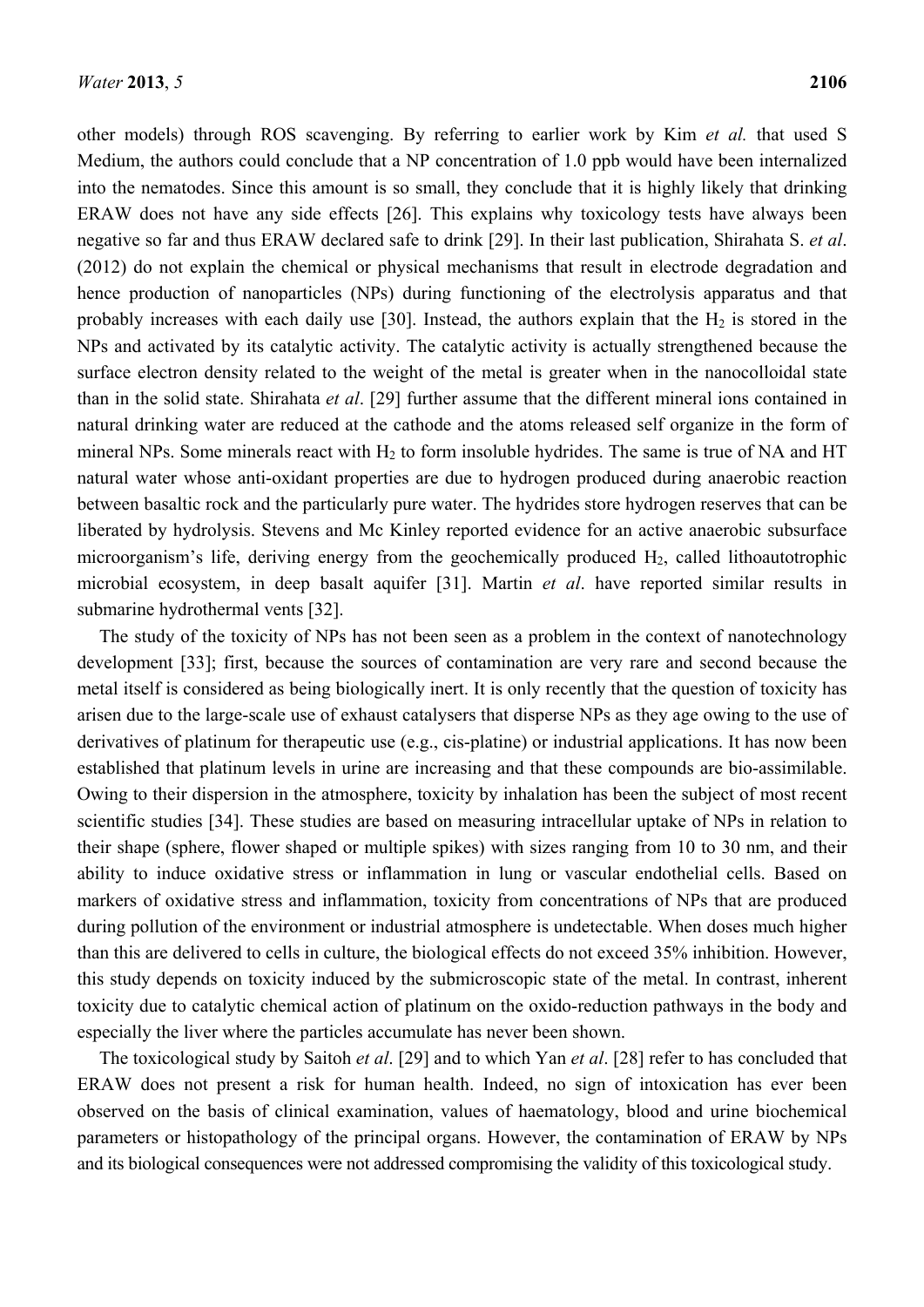# **8. Experimental Research on Biological and Therapeutic Properties of Dihydrogen and the Cellular Mechanisms Involved**

Although the reducing properties of  $H_2$  are well known in chemistry, this gas is considered as non-reactive with tissues under physiological conditions. Nevertheless, its therapeutic potential for cancer was revealed in the USA [35], for inflammation in England [36] and in France [37]. In 2007, experimental work by the research team of Professor Shigeo Ohta reactivated interest in the therapeutic benefits of  $H_2$  and provided convincing evidence supporting the importance of hydrogen to cellular function in the body [11,38]. This work stimulated pioneering experimental and clinical research concerning the therapeutic effectiveness of hydrogen available in newly developed dosage forms, competing with the use of ERAW. Ohsawa *et al.* demonstrated in disease models that  $H_2$ selectivity eliminates a very reactive form of oxygen: the hydroxyl radical HO• [11]. However,  $H_2$ does not spontaneously react with superoxide radical anion  $(O_2^{\rightarrow})$ , hydrogen peroxide (H<sub>2</sub>O<sub>2</sub>) or nitric oxide radicals (NO•) that play a physiological role in cell signalling and immune defences.

The therapeutic efficacy of  $H_2$  demonstrated in this publication aroused considerable interest by scientists and doctors in Japan, Korea and China. It created intensive study of a number of disease states some of which had already been explored but by administering  $H_2$  using new procedures such as injection, inhalation, eye drops, ingestion of water enriched in hydrogen by bubbling the gas through water, by electrolysis or by electrochemical reaction of magnesium with water and by raising endogenous intestinal  $H_2$  with a diet rich in starchy food, milk, and curry [38], mannitol, inhibitors of α-glucosidase [39,40]. The benefits of administrating hydrogen were again demonstrated on:

- (i) Experimental models of ischemia followed by reperfusion on brain, heart and lesions of the kidney, lung and intestine and for these last three organs on the outcome of transplantation;
- (ii) Damage to the central nervous system, hypoxia in newborns and apoptosis, infarction and hemorrhagic transformation after infarctus and hemorrhagic transformation after obstruction of the middle cerebral artery, perinatal asphyxia of newborn guinea pigs, cerebral degeneration and models of Parkinson's disease, Alzheimer and accelerated ageing;
- (iii) Inflammation in a variety of models of hepatitis, acute pancreatitis induced by arginine, colitis bought on by the action of sodium dextran sulphate, septicaemia, general inflammation induced by zymosan;
- (iv)Neurotoxicity induced by cis-platine used in chemotherapy and lesions of acoustic hair cells caused by antimycin;
- (v) Injury to the brain or spinal cord, damage caused by ionizing radiation at the level of lymphocytes, the gastro-intestinal endothelium, hearing problems and loss of hearing, corneal burns from caustic soda;
- (vi)Type I and 2 diabetes, intolerance to glucose, potential metabolic syndrome;
- (vii) Allergies;
- (vii) Old age (see Beckman *et al*. [23] for a revue about the cause and role of ROS in the process of senescence).

The published articles of Zheng *et al*. [40] and Shirahata *et al*. [30] contain comprehensive bibliographies citing the above research. The hydroxyl radical HO• is the most reactive of the ROS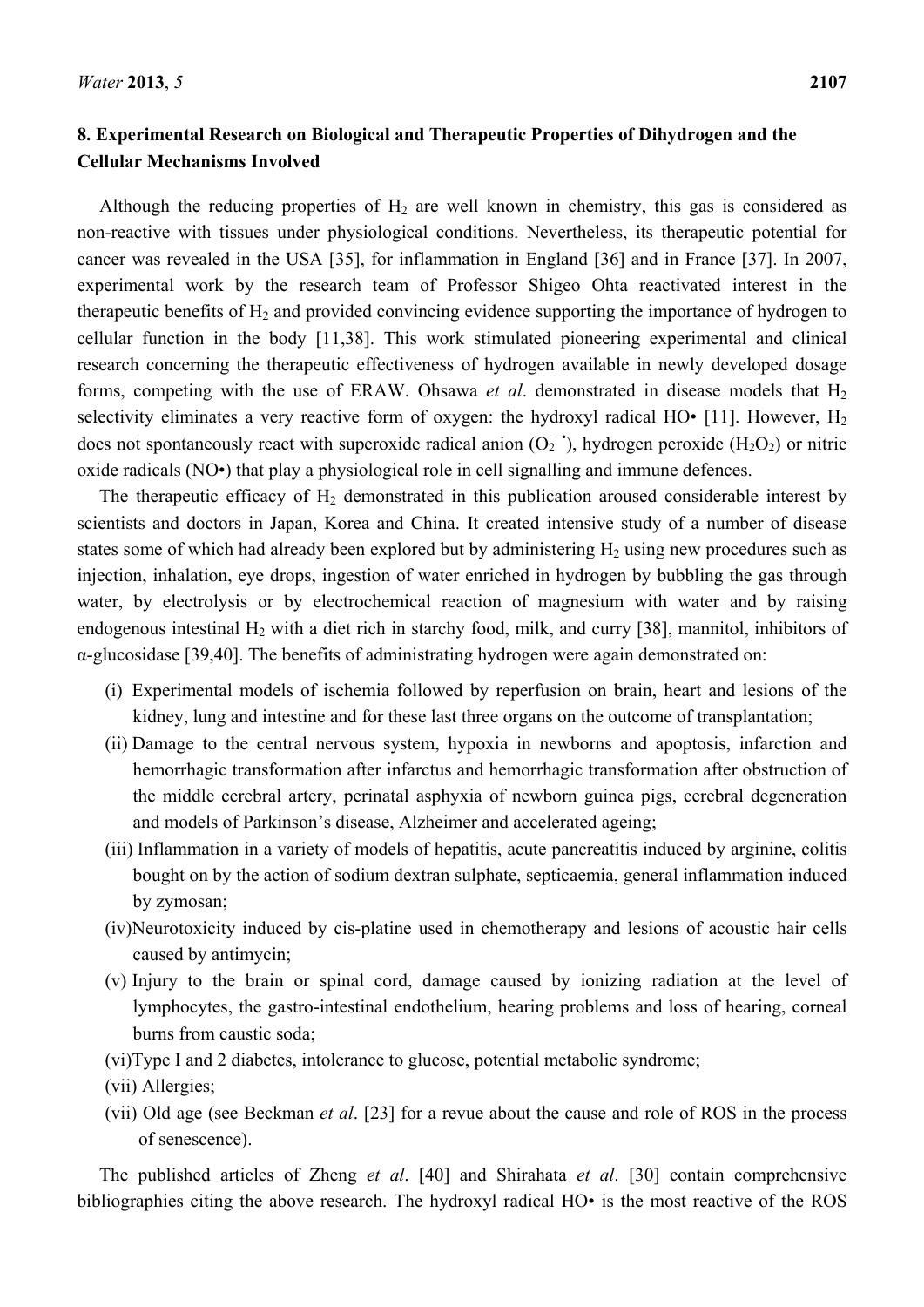species. During evolution, mammals have lost any endogenous detoxification system for neutralising ROS species. Thanks to hydrogen's ability to eliminate radical ions, it can exert a cytoprotective effect that prevents the degradation of cellular biopolymers. The action of  $H_2$  also goes beyond just elimination of excess ROS. A number of reports have shown an effect of  $H_2$  on the regulation of gene expression, acting directly on cellular signalling pathways that are stimulated by excess ROS [18,41,42]. However, many of the reactions occurring in the presence of small quantities of  $H<sub>2</sub>$  still need to be elucidated [38]. This recent research activity on the biological consequences of  $H_2$  has certainly had an impact on clinical evaluations that have been done recently. Clinical assessments undertaken in Japan to highlight the appropriateness of ERAW for gastro-intestinal disturbances made it possible for the Ministry of Health, Labour and Welfare to certify the ionizer devices and allow haemodialysis using ERAW (understandably so because haemodialysis requires a continuous flow of dialysis fluid). Almost all the pathological clinical evaluations to demonstrate the beneficial effects of administering  $H_2$  were conducted with water enriched in  $H_2$  by direct contact with the gas or by electrochemical action between magnesium and water (MSW). None however have yet practised administering ERAW, even though studies have shown its effectiveness on experimental models of disease.

#### **9. Clinical Studies of ERAW**

## *9.1. Gastro-Intestinal Problems*

The first double-blind clinical studies concerning gastro-intestinal disorders were presented at the 25th General Assembly of the Japanese Medical Conference in April 1999 [43] and published by Tashiro *et al*. [44]. In this study, volunteers consumed 1 litre of ERAW every day over 12–15 days. Improvements were observed based on various different clinical signs: chronic diarrhea, constipation, intestinal fermentation, hypercholia. It was these tests that allowed the Japanese authorities to authorize the use of domestic electrolysers for the treatment of gastro-intestinal disorders. Other positive results were presented concerning the benefits of ERAW for treating lesions of the gastric and intestinal mucosa by Dr. T. Yoshikazu, in despite of his own self-confessed scepticism and efforts to show negative results.

#### Haemodialysis

Heamodialysis is often used for cleaning excess toxins or metabolic waste from the blood in patients with severely impaired renal kidney function. However, this procedure can lead to oxidative stress causing cardiovascular disease. A clinical study was performed on 22 men and 15 women submitted to haemodialysis performed with ERAW provided by a commercial apparatus HD-24K (Nihon Trim Co., Osaka, Japan) that was adapted to a AF-150 haemodialyzer equipped with AF-150 membranes (Althane, Althin Medical Inc., Miami, FL, USA) [45]. The following blood parameters were measured: total anti-oxidant state (TAS), anti-oxidant activity of plasma, level of proteins/oxidised amino acids, lipid peroxidation, interleukin-6 (IL6) levels and the concentration of C-reactive protein. It was shown that haemodialysis with ERAW helps increase the body's immune defences against oxidative stress by eliminating in particular hydrogen peroxide and the hypochlorite anion. In this example, ERAW seems to decrease changes at the level of the leukocytes, endothelial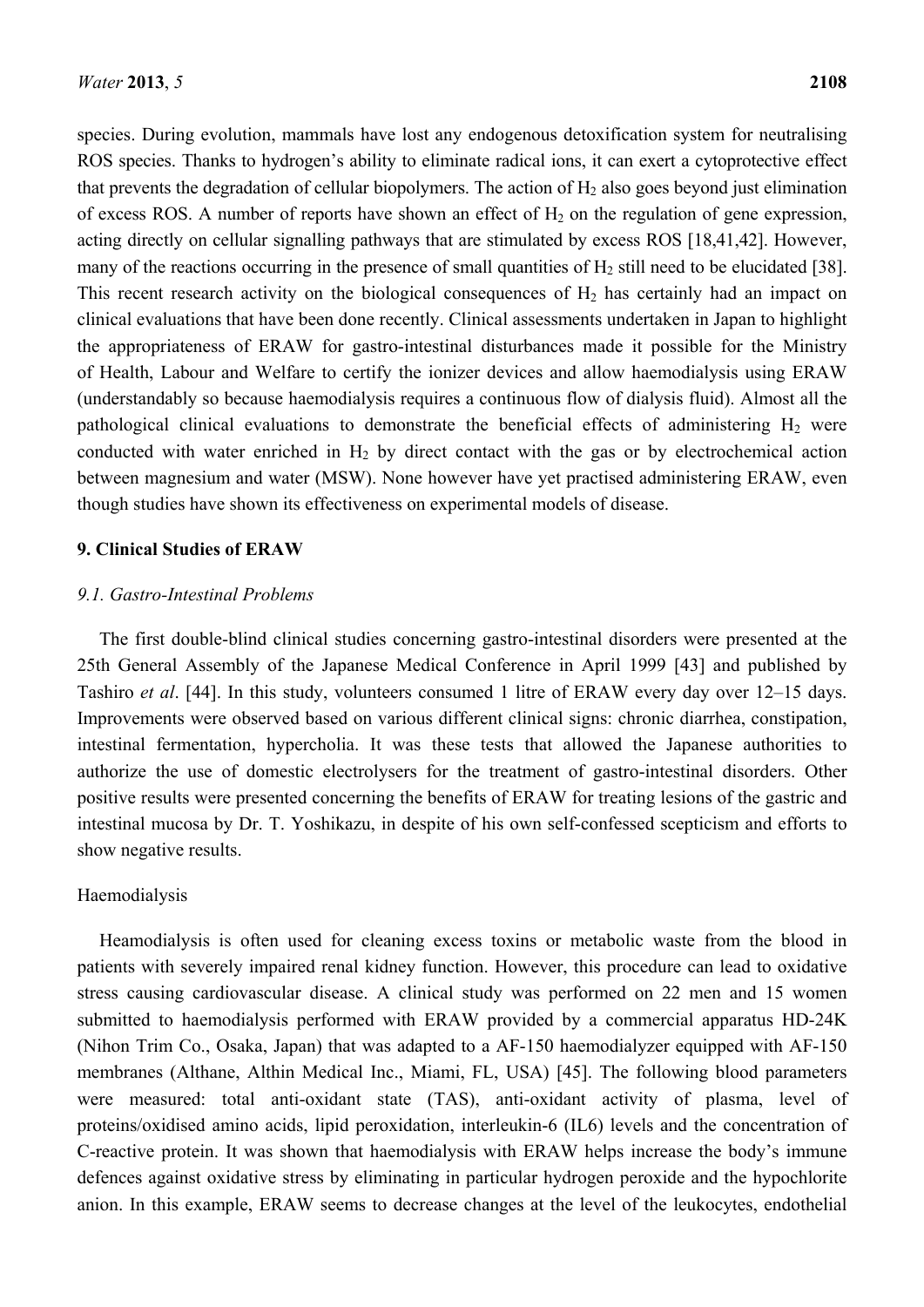cells and erythrocytes [46]. In another study, 21 participants, stabilized by standard haemodialysis, were subjected to a dialysis with ERAW at a rate of three sessions a week [47]. Water softened and filtered over activated carbon was electrolyzed with a HD-Nihon Trim (Osaka, Japan) system. This was fed into a reverse osmosis MH 500 CJ Water System (Tokyo, Japan) equipment connected to a personal haemodialysis apparatus DBB-22B Nikiso (Tokyo, Japan) delivering a haemodialysis solution with an average dihydrogen concentration of 48 ppb. No secondary effects were observed during the evaluation. The systolic blood pressure dropped in a significant number of patients to a value of 140 mm Hg. The authors think that the hypotensive effect of  $H_2$  is due to its anti-oxidant activity and to elimination of ROS including peroxynitrate, a substance that causes renal hypertension through the reduction of nitrosyl radicals [48]. In summary, haemodialysis with ERAW improves the inflammatory response and the control of blood pressure in haemodialysis patients.

#### *9.2. Studies of the Therapeutic Action of Neutral Reduced Water Enriched in Dihydrogen*

Kajiyama *et al*. carried out a randomized, double-blind, placebo-controlled trial concerning the treatment of type 2 diabetes mellitus on 30 patients suffering from diabetes mellitus type 2 (T2DM) and six patients affected with glucose intolerance [49]. Natural water was first purified by three filtration procedures: filtration by reverse osmosis, by ion-exchanger resins and ultrafiltration over millipore membrane. Neutral reduced water rich in  $H_2$  was produced by direct dissolution of the gas bubbled into the water. The concentration of H<sub>2</sub> was 1.2 mg⋅L<sup>-1</sup> and the concentration in O<sub>2</sub> was 0.8 mg⋅L<sup>-1</sup>, for a redox potential of -600 mV. Given the quantity of H<sub>2</sub> eliminated by exhalation, an intake of 900 mL of hydrogen water per day during 12 weeks was recommended to maintain a concentration of  $H_2$  sufficient in the tissues and 900 mL of pure water per day for the control group over the same amount of time, followed by a 12 week washout period. All the parameters were determined at the start of the evaluation, at eight weeks and at the end of the evaluation. Serum concentrations of LDL and small dense LDL (sdLDL) decreased significantly after drinking hydrogen water, but no change in the cholesterol level, the concentration of high density lipoprotein (HDL), low density lipoprotein cholesterol (LDLc), RPLc, triglycerides, or non-esterified fatty acids was noted. Similarly, fasting blood glucose and insulin levels and the percentage of HbA1c were not modified. The authors were unable to find a clear explanation for the reduction in concentrations of emLDL, sdLDL and uIsoP other than the protection of membrane lipoproteins by  $H<sub>2</sub>$  against oxidation. Finally, four patients amongst six with glucose intolerance were normalized. To explain these results, the authors put forward the hypothesis that the dihydrogen diffuses easily in tissues and protects the DNA against the deleterious effects of ROS, influencing transcription and contributing to the improvement in insulin resistance. In conclusion, the authors indicate that absorption of hydrogen rich water has a beneficial role to play in the prevention of type 2 mellitus and insulin resistance.

#### *9.3. Studies of the Therapeutic Action of MSW*

Metabolic syndrome is characterised by a cluster of metabolic risk factors: obesity, elevated insulin levels, high blood pressure and dyslipidemias; therefore, oxidative stress should play a key role in the pathogenesis of this disorder. A pilot study was undertaken at Pittsburgh University in collaboration with KGK Synergic London Ontario Canada in order to evaluate the effectiveness of this type of water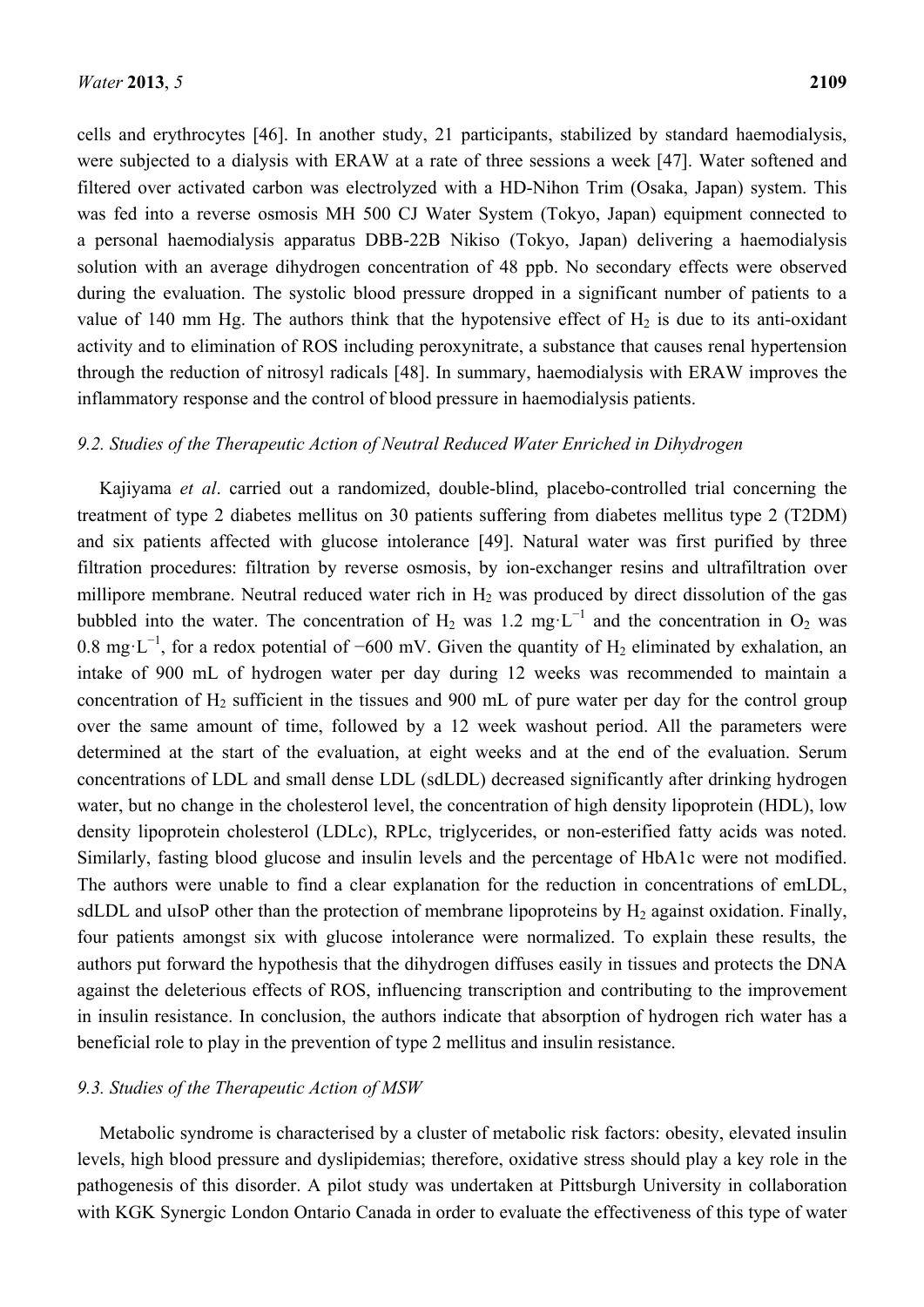on 20 subjects (10 men and 10 women) whose biological status (weight, blood sugar, lipemia and cholesterolemia) was conducive to developing metabolic syndrome [50]. The MSW was prepared with a magnesium stick (Dr. Suisosui Friendear, Tokyo, Japan) to obtain a concentration of 0.55–0.65 mM. Routine tests of biological markers indicative of this syndrome as well as oxidative stress markers were performed following standard procedures: blood count, creatine, aminotransferase, gamma glutamyltransferase bilirubin, total cholesterol, HDL, LDL, triglycerides, fasting blood glucose, 8-hydroxy-2ʹ-deoxyguanosine, 8 isoprostane, superoxydismutase and thiobarbituric acid. Each patient was required to drink 300–400 mL of water five times per day: the morning before breakfast, one hour after lunch, two hours after the afternoon snack, one hour before supper and half-hour before bedtime. This gives a total consumption of 1.5–2 L maximum per day during eight weeks. Drinking MSW resulted in a 39% increase in the level of SOD, a decrease in thiobarbituric acid of 43% in the urine, an increase by 8% in HDL and a decrease of 13% in total cholesterol. There was no observable change in blood sugar levels. The authors concluded that drinking MSW improves the levels of markers indicative of oxidative stress and strengthens the anti-oxidant activity of the body.

The fatigue associated with an increase in oxidative stress and inflammation due to the formation of ROS by X-radiation spoils the quality of life of patients. Kang *et al*. have also published a study about the efficiency of treating this using MSW [51]. The investigation was conducted on 49 patients suffering from cancer of the liver. The patients (33 men and 13 women) with a mean age of 56.3 years diagnosed with hepatocellular carcinoma were treated by high voltage radiotherapy (6 MV) and received 60–65 Grays. They were separated into two groups by random draw. One of the groups was subjected to drinking 10 times per day 100–300 mL of ERAW making 1.5–2.0 L per day while the second group was given a placebo. The treatment was begun in the first days after starting radiotherapy and continued during six weeks. A questionnaire was filled in by the patients, conforming to the Korean equivalent of the European Organisation for Research and Treatment of Cancer (QLQ-C30 Instrument) with certain modifications that allow a health evaluation with creation of a Quality Of Life Scale (QOLS) that reflects the level of symptoms and their diminution. Within the QOLS, five functional levels are judged, namely: physical state, cognitive function, emotions, social relations with evaluation of three different symptoms: pain, tiredness, nausea or vomiting and six simple items: dyspnea, insomnia, loss of appetite, constipation, diarrhea. The concentration of metabolised oxidized derivatives (dROM) and the biological anti-oxidant powers (BAP) were evaluated from the first to the sixth week of radiotherapy. Measurements of biological parameters including blood, blood count, aspartate aminotransferase, gamma glutamic transpeptidase (γGTP) and cholesterol were also included over the same time period. Drinking MSW improved the quality of life of the patients beginning from the very first week of treatment. However, MSW did not have any effects on gastro-intestinal disturbances. Drinking MSW systematically diminished the concentration of derivatives of reactive oxygen metabolites, oxygenated derivates, maintained the endogenous anti-oxidant activity in the serum that normally deteriorates during radiation therapy and did not alter liver function or blood composition.

#### **10. Conclusions**

ERAW was introduced into Japanese pharmacopoeia as early as 1965 with full approval from the health authorities in 1995 for treating sufferers of gastro-intestinal problems including diarrhoea,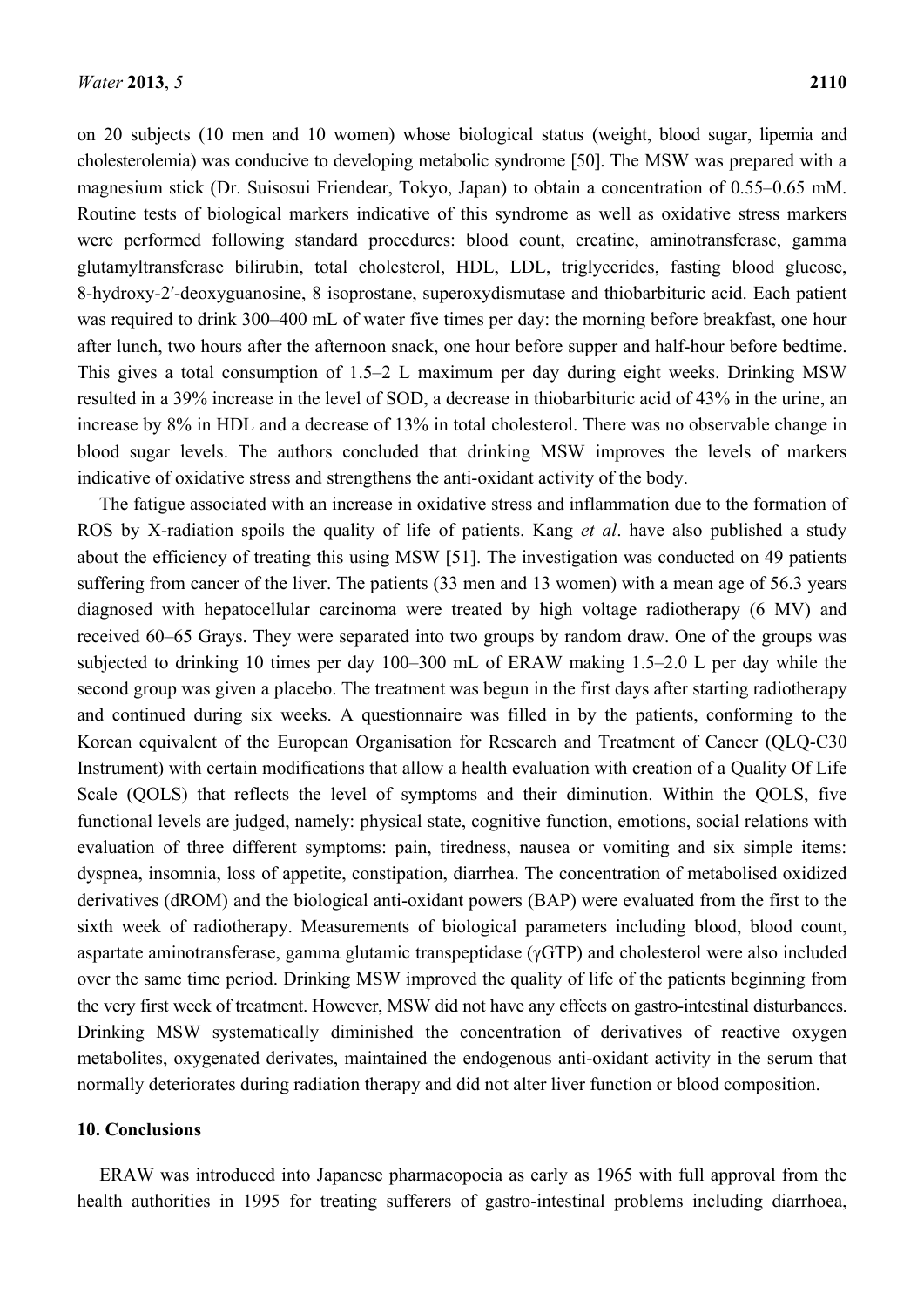constipation, acid indigestion, pre-ulcer state and ulcers. Accreditation by the health authorities was founded on a double-blind clinical trial but concerned a limited number of volunteers over a short time period only. The reason for the development of this preventative and palliative therapeutic approach in Japan is probably because these types of complaints are more common due to a diet rich in raw vegetables and fish seasoned with dressing and the existence of a dynamic and innovative industry in this sector. These diseases or disorders are probably alleviated by the alkalinity of ERAW, but the long term detrimental consequences of regularly drinking 1–1.5 L·day<sup>-1</sup> of ERAW, which is between pH 9 and 11 and equivalent to a solution of sodium hydroxide at  $10^{-5}$ – $10^{-3}$  mol·L<sup>-1</sup> has not been studied.

More recently, it was suggested that the  $H_2$  supplied in the form of gas or dissolved in a physiological solution is the main active substance in ERAW. Its therapeutic activity was validated in Japan based on *in vitro* studies, a number of disease models and by a few clinical assessments of pathologies in which ROS are implicated, such as diabetes, cancer and severe kidney diseases. In fact, it was shown in 2007 that  $H_2$  selectively eliminates hydroxyl HO• radicals against which the body is normally enzymatically defenceless, but H<sub>2</sub> does not have direct action on the superoxide  $O_2$ <sup>-•</sup> and hydrogen peroxide  $H_2O_2$  that are produced during cellular metabolism. ROS are cell signalling molecules and effective bactericidal agents in phagocytes [52]. Only their excess amount is physiologically eliminated in reactions catalysed by enzymes.  $O_2$ <sup>-•</sup> is transformed by dismutation to  $H_2O_2$  by SOD and  $H_2O_2$  is converted to water by catalase. If  $O_2^{\bullet}$  is in excess,  $Fe^{2+}$  and  $Cu^+$  that react with  $H_2O_2$  are oxidized to produce HO• [53]. These reactions that maintain tissue redox homeostasis include contributions from exogenous anti-oxidant molecules such as Vitamins C, A, E, glutathione, flavonoids and polyphenols. These latter molecules are all much more efficient than  $H_2$  dissolved in ERAW. The NPs present in ERAW have a similar effect to superoxide dismutase and catalase, strengthening the anti-oxidising action of dissolved  $H_2$  and are responsible for the elimination of ROS, as shown *in vitro*. Even though no clinical study of ERAW has been carried out concerning pathologies caused by oxidative stress, treating with ERAW might be beneficial if (i) a biological control of anti-oxidant status shows that the physiological anti-oxidant mechanisms are exceeded [54,55]; and (ii) the potential toxicity of NPs is shown to not cause harmful or intolerable side effects. However, the toxicology of platinum is still unknown and far from being understood. The only recent toxicology data of ERAW, based on a study of NPs mutagenicity and genotoxicity potential and including clinical biology parameters and the histopathology of the main organs concluded that ERAW is safe. However, this investigation did not consider poisoning by NPs.

In conclusion, recent work on the therapeutic benefits of  $H_2$  and PtNPs, developed mostly by Japan, show that ERAW should be considered as a potential medicine and the water electrolysis apparatus as medical devices. As such, this equipment is distributed in France without marketing authorization for medical use. The non-restricted purchase of water electrolysers and the free consummation of ERAW (*ad libidum*) without consulting a doctor might be pointless or harmful in a healthy person and deprive a patient from a genuine therapeutic cure. The health authorities need to be made aware of this and demand that the therapeutic and prophylactic properties or ERAW be firmly established through a clinical trial program in accordance with the protocols and regulations in force. These trials should focus on specific diseases and be compared to the properties of  $H_2$  delivered in other appropriate and available galenic forms: water enriched in  $H_2$  by gassing and dissolving the gas into the liquid, by electrochemical reaction of magnesium with water, inhalation of hydrogen or naturally reducing spring water.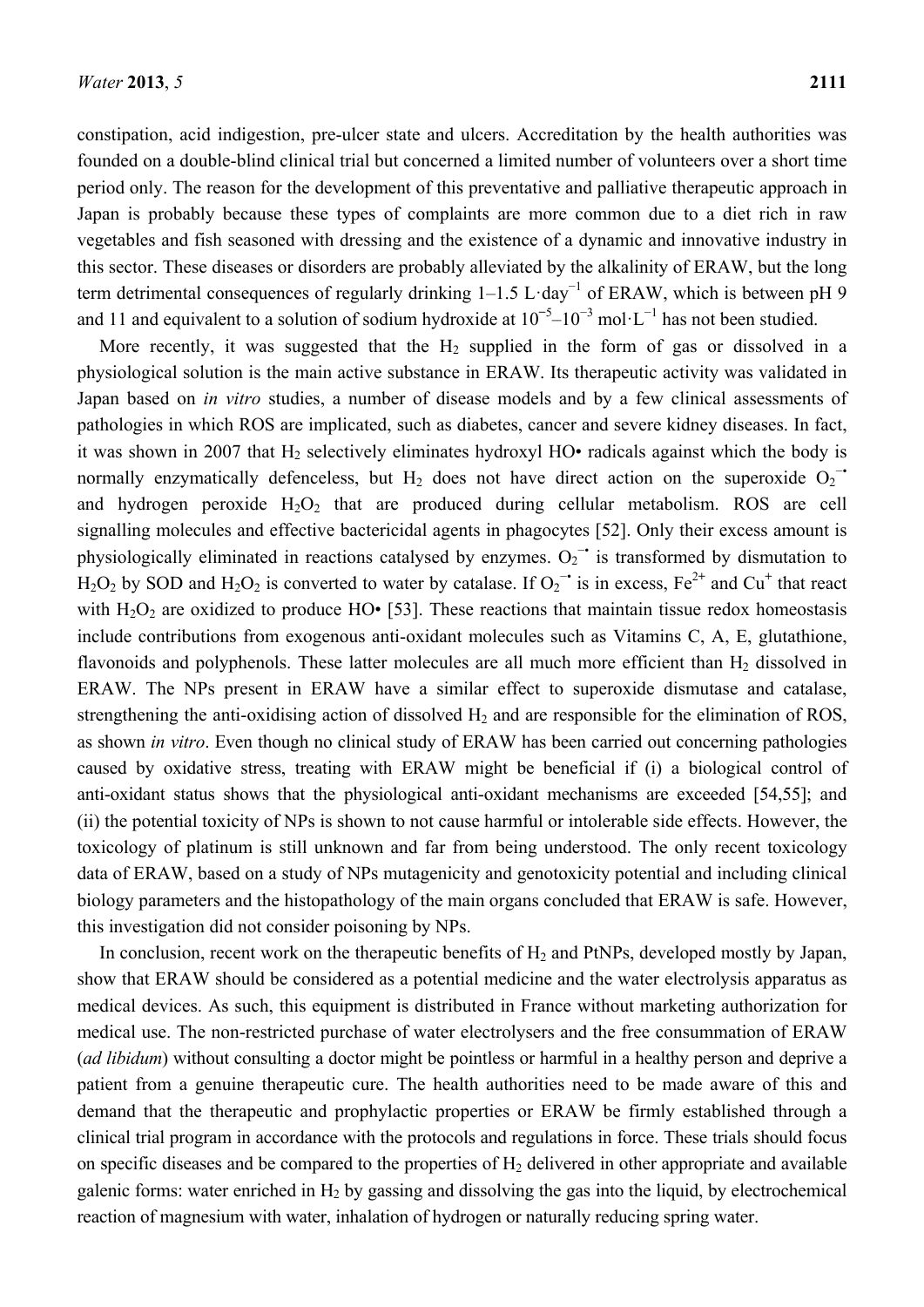# **Acknowledgments**

Authors want to thanks of Richard Haas for pH, redox and resistivity measurements.

# **Conflicts of Interest**

The authors declare no conflict of interest.

# **References**

- 1. Department of the Ministery of Health, Labour and Wellfare, Pharmaceutical Announcement. *Bulletin of the Monitoring and Guidance*; Ministry of Health, Labour and Welfare: Tokyo, Japan, 1965; Volume 763.
- 2. Department of the Ministry of Health, Labour and Welfare, Pharmaceutical Monitoring. *Bulletin of the Monitoring and Guidance*; Ministry of Health, Labour and Welfare: Tokyo, Japan, 1992; Volume 57.
- 3. Hayashi, H. Water the chemistry of life, Part IV. *Explore* **1995**, *6*, 28–31.
- 4. Gadek, Z.; Shirahata, S. Changes in the Relevant Test Parameters of 101 Diabetes Patients under the Influence of the So-Called "Nordenau-Phenomenon". In *Animal Cell Technology: Basic & Applied Aspects*; Shirahata, S., Ed.; Kluwer Academic Publishers: Dordrecht, The Netherlands, 2002; Volume 12, pp. 427–431.
- 5. Shirahata, S.; Kabayama, S.; Nakano, M.; Miura, T.; Kusumoto, K.; Gotoh, M.; Hayashi, H.; Otsubo, K.; Morisawa, S.; Katakura, Y. Electrolyzed-reduced water scavenges active oxygen species and protects DNA from oxidative damage. *Biochem. Biophys. Res. Commun.* **1997**, *234*, 269–274.
- 6. Hanakoa, K. Antioxydant effects of reduced water produced by electrolysis of sodium chlorid solutions. *J. Appl. Electrochem.* **2001**, *31*, 1307–1313.
- 7. Hanaoka, K.; Sun, D.; Lawrence, R.; Kamitani, Y.; Fernandes, G. The mechanism of the enhanced antioxidant effects against superoxide anion radicals of reduced water produced by electrolysis. *Biophys. Chem.* **2004**, *107*, 71–82.
- 8. Shirahata, S. Application to medical treatments of reduced water with scavenging ability for reactive oxygen species. *Kyushu Univ. Instrum. Anal. Cent. News* **2002**, *5*, 7–21.
- 9. Hiraoka, A.; Takemoto, M.; Suzuki, T.; Shinohara, A.; Chiba, M.; Shirao, M.; Yoshimura, Y. Studies on the properties and real existence of aqueous solution systems that are assumed to have antioxidant activities by the action of active hydrogen. *J. Health Sci.* **2004**, *50*, 456–465.
- 10. Shimouchi, A.; Nose, K.; Shirai, M.; Kondo, T. Estimation of molecular hydrogen consumption in the human whole body after the ingestion of hydrogen-rich water. *Adv. Exp. Med. Biol.* **2012**, *737*, 245–250.
- 11. Ohsawa, I.; Ishikawa, M.; Takahashi, K.; Watanabe, M.; Nishimaki, K.; Yamagata, K.; Katsura, K.; Katayama, Y.; Asoh, S.; Ohta, S. Hydrogen acts as a therapeutic antioxidant by selectively reducing cytotoxic oxygen radicals. *Nat. Med.* **2007**, *13*, 688–694.
- 12. Wanatabe, T.; Kishikawa, Y.; Shirai, W. Influence of alkaline ionized water on rat erythrocyte hexokinase activity and myocardium. *J. Technol. Sci.* **1997**, *22*, 141–152.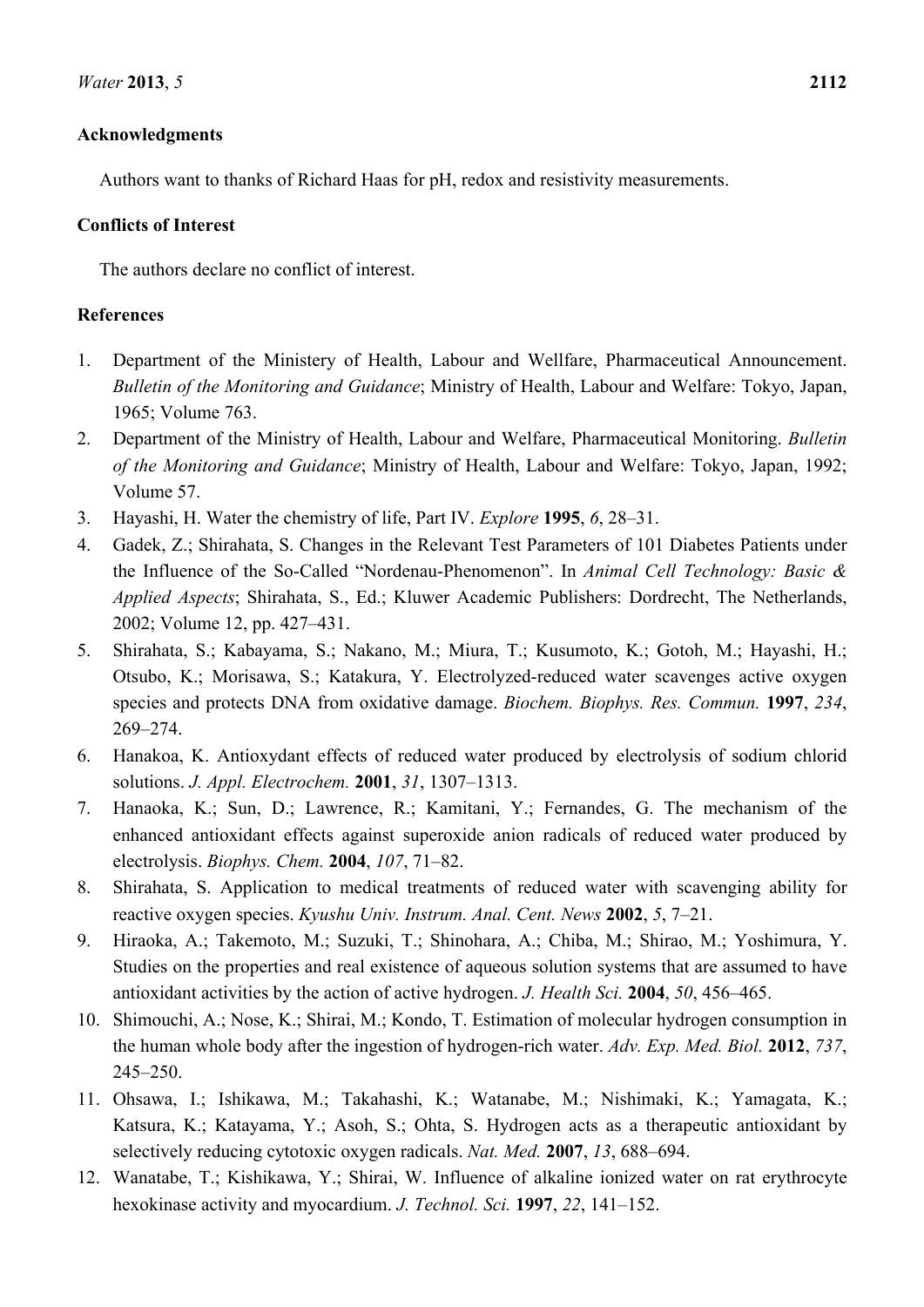- 13. Li, Y.P.; Nishimura, T.; Teruya, K.; Maki, T.; Komatsu, T.; Hamasaki, T.; Kashiwagi, T.; Kabayama, S.; Shim, S.-Y.; Katakura, Y.; *et al*. Protective mechanism of reduced water against alloxan-induced pancreatic β-cell damage: Scavenging effect against reactive oxygen species. *Cytotechnology* **2002**, *40*, 139–149.
- 14. Li, Y.; Teruka, P.; Katakura, Y.; Kabayama, S.; Otsubo, K.; Morisawa, S.; Ishii, Y.; Gadek, Z.; Shirahata, S. Effect of Reduced Water on the Apoptotic Cell Death Triigered by Oxidative Stress in Pancreatic (3-HIT5 Cell). In *Animal Cell Technology Meets Genomics*; Gàdia, F., Fussenegger, M., Eds.; Springer: Houten, The Netherlands, 2005; pp. 121–124.
- 15. Jin, D.; Ryu, S.H.; Kim, H.W.; Yang, E.J.; Lim, S.J.; Ryang, Y.S.; Chung, C.H.; Park, S.K.; Lee, K.J. Anti-diabetic effect of alkaline-reduced water on OLETF rats. *Biosci. Biotechnol. Biochem.* **2006**, *70*, 31–37.
- 16. Komatsu, T.; Kabayama, S.; Hayashida, A.; Nogami, H.; Teruya, K.; Katakura, Y.; Otsubo, K.; Morisawa, S.; Shirahata, S. Suppressive Effect of Electrolyzed Reduced Water on the Growth of Cancer Cells and Microorganisms. In *Animal Cell Technology: From Target to Market*; Lindner-Olsson, E., Chatzissavidou, N., Elke, L., Eds.; Kluwer Academic Publisher: Dordrecht, The Netherlands, 2001; pp. 220–223.
- 17. Shirahata, S.; Murakami, E.; Kusumoto, K.-I.; Yamashita, M.; Oda, M.; Teruya, K.; Kabayama, S.; Otsubo, K.; Morisawa, S.; Hatashi, S.H.; *et al*. Telomere Shortening in Cancer Cells by Electrolyzed-Reduced Water. In *Animal Cell Technology: Challenges for the 21st Century*; Ikura, K., Ed.; Springer: Dordrecht, The Netherlands, 2002; Volume 12, pp. 355–359.
- 18. Nishikawa, R.; Teruya, K.; Katakura, Y.; Osada, K.; Hamasaki, T.; Kashiwagi, T.; Komatsu, T.; Li, Y.; Ye, J.; Ichikawa, A.; *et al*. Electrolyzed reduced water supplemented with platinum nanoparticles suppresses promotion of two-stage cell transformation. *Cytotechnology* **2005**, *47*, 97–105.
- 19. Isobe, Y.; Yamauchi, M.; Ikeda, R.; Kitagawa, H. A study on hydrogen adsorption of polymer protected Pt nanoparticles. *Synth. Met.* **2003**, *135–136*, 757–758.
- 20. Aiuchi, T.; Nakajo, S.; Nakaya, K. Reducing activity of colloidal platinum nanoparticles for hydrogen peroxide. 2.2-Diphenyl-1-picrylhydrazyl radical and 2.6-dichlorophenol indophenol. *Biol. Pharm. Bull.* **2004**, *27*, 736–738.
- 21. Watanabe, A.; Kajita, M.; Kim, J.; Kanayama, A.; Takahashi, K.; Mashino, T.; Miyamoto, Y. *In vitro* free radical scavenging activity of platinum nanoparticles. *Nanotechnology* **2009**, *20*, doi: 10.1088/0957-4484/20/45/455105.
- 22. Hamasaki, T.; Kashiwagi, T.; Imada, T.; Nakamichi, N.; Aramaki, S.; Toh, K.; Morisawa, S.; Shimakoshi, H.; Hisaeda, Y.; Shirahata, S. Kinetic analysis of superoxide anion radical-scavenging and hydroxyl radical-scavenging activities of platinum nanoparticles. *Langmuir* **2008**, *24*, 7354–7364.
- 23. Beckman, K.B.; Ames, B.N. The free radical theory of aging matures. *Physiol. Rev.* **1998**, *78*, 547–581.
- 24. Johnston, T.E.; Tedesco, P.M.; Lithgow, G.J. Comparing mutants, selective breeding, and transgenic in the dissection of aging processes of caenorhabtidis elegans. *Genetica* **1993**, *91*, 65–77.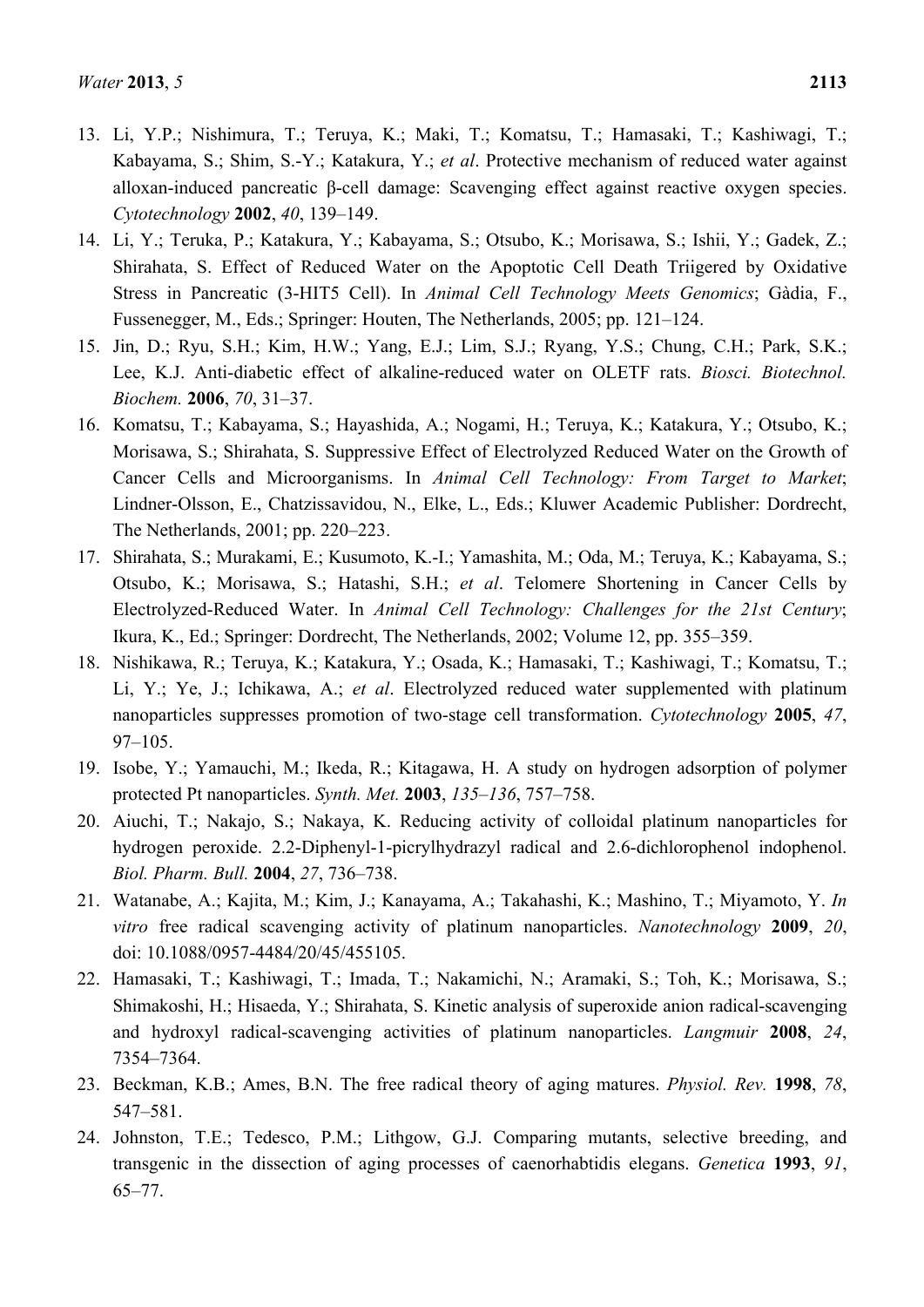- 25. Kim, J.; Takahashi, M.; Shimizu, T.; Shirasawa, T.; Kajita, M.; Kanayama, A.; Miyamoto, Y. Effects of a potent antioxidant platinum nanoparticle on the lifespan of Caenorhabditis elegans mechanisms of ageing and development. *Mech. Ageing Dev.* **2008**, *129*, 322–331.
- 26. Kim, J.; Shirasawa, Y.; Miyamoto, Y. The effect of TAT conjugated platinum nanoparticles on lifespan in a nematode Caenorhabditis elegans model. *Biomaterials* **2010**, *31*, 5849–5854.
- 27. Yan, H.; Tian, H.; Kinjo, T.; Hamasaki, T.; Tomimatsu, K.; Nakamichi, N.; Teruya, K.; Kabayama, S.; Shirahata, S. Extension of the lifespan of caenorhabditis elegans by the use of electrolyzed reduced water. *Biosci. Biotechnol. Biochem.* **2010**, *74*, 2011–2015.
- 28. Yan, H.; Kinjo, T.; Tian, H.; Hamasaki, T.; Teruya, K.; Kabayama, S.; Shirahata, S. Mechanism of the lifespan extension of caenorhabditis elegans by eleetrolyzed reduced water—Participation of Pt nanoparticles. *Biosci. Biotechnol. Biochem*. **2011**, *75*, 1295–1299.
- 29. Saitoh, Y.; Harata, Y.; Mizuhashi, F.; Nakajima, M.; Miwa, N. Biological safety of neutral-pH hydrogen-enriched electrolyzed water upon mutagenicity genotoxicity and subchronic oral toxicity. *Toxicol. Ind. Health* **2010**, *26*, 203–216.
- 30. Shirahata, S.; Hamasaki, T.; Teruya, K. Advanced research on the health benefit of reduced water. *Trends Foods Sci. Technol.* **2012**, *23*, 124–131.
- 31. Stevens, T.O.; Mc Kinley, J. lithoautotrophic microbial ecosystem in deep basalt aquifers. *Science* **1995**, *270*, 450–454.
- 32. Martin, W.; Baross, J.; Kelley, D.; Russel, M.J. Hydrothermal Vents and the origin of life. *Nat. Rev. Microbiol.* **2008**, *6*, 805–814.
- 33. Handy, R.D.; Owen, R.; Valsami-Jones, E. The ecotoxicology of nanoparticles and nanomaterials: Current status, knowledge gaps, challenges, and future needs. *Ecotoxicology* **2008**, *17*, 315–325.
- 34. Elder, A.; Yang, H.; Gwiazda, R.; Teng, X.; Thurston, S.; He, H.; Oberdörster, G. Testing nanomaterials of unknown toxicity: An example based on platinum nanoparticles of different shapes. *Adv. Mater.* **2007**, *19*, 3124–3129.
- 35. Dole, M.; Wilson, F.R.; Fife, W.P. Hyperbaric hydrogen therapy: A possible treatment of cancer. *Science* **1975**, *190*, 152–154.
- 36. Jones, D. Gas therapy. *Nature* **1996**, *383*, 676.
- 37. Gharib, B.; Hanna, S.; Abdallahi, O.M.S.; Lepidi, H.; Gardette, B.; de Reggi, M. Anti-inflammatori properties of molecular hydrogen: Investigation on parasite-induced inflammation. *Comptes Rrendus Acad. Sci. Paris Life Sci.* **2001**, *324*, 719–724.
- 38. Ohta, S. Recent progress toward hydrogen medicine: Potential of molecular hydrogen for preventive and therapeutic applications. *Curr. Pharm. Des.* **2011**, *17*, 2241–2252.
- 39. Suzuki, Y.; Sano, M.; Hayashida, K.; Ohta, S.; Fukuda, K. Are the effects of alpha-glucosidase inhibitors on cardiovascular events related to elevated levels of hydrogen gas in the gastrointestinal tract? *FEBS Lett.* **2009**, *583*, 2157–2159.
- 40. Zheng, X.-F.; Sun, X.-J.; Xia, Z.-F. Resuscitation, a new cytoprotectice approach. *Clin. Exp. Pharmacol. Physiol.* **2011**, *38*, 155–163.
- 41. Itoh, T.; Hamada, N.; Terazawa, R.; Ito, M.; Ohno, K.; Ichihara, M.; Nozawa, Y. Molecular hydrogen inhibits lipopolysaccharide/interferon y-induced nitric oxide production through modulation of signal transduction in macrophages. *Biochem. Biophys. Res. Commun.* **2011**, *411*, 143–149.